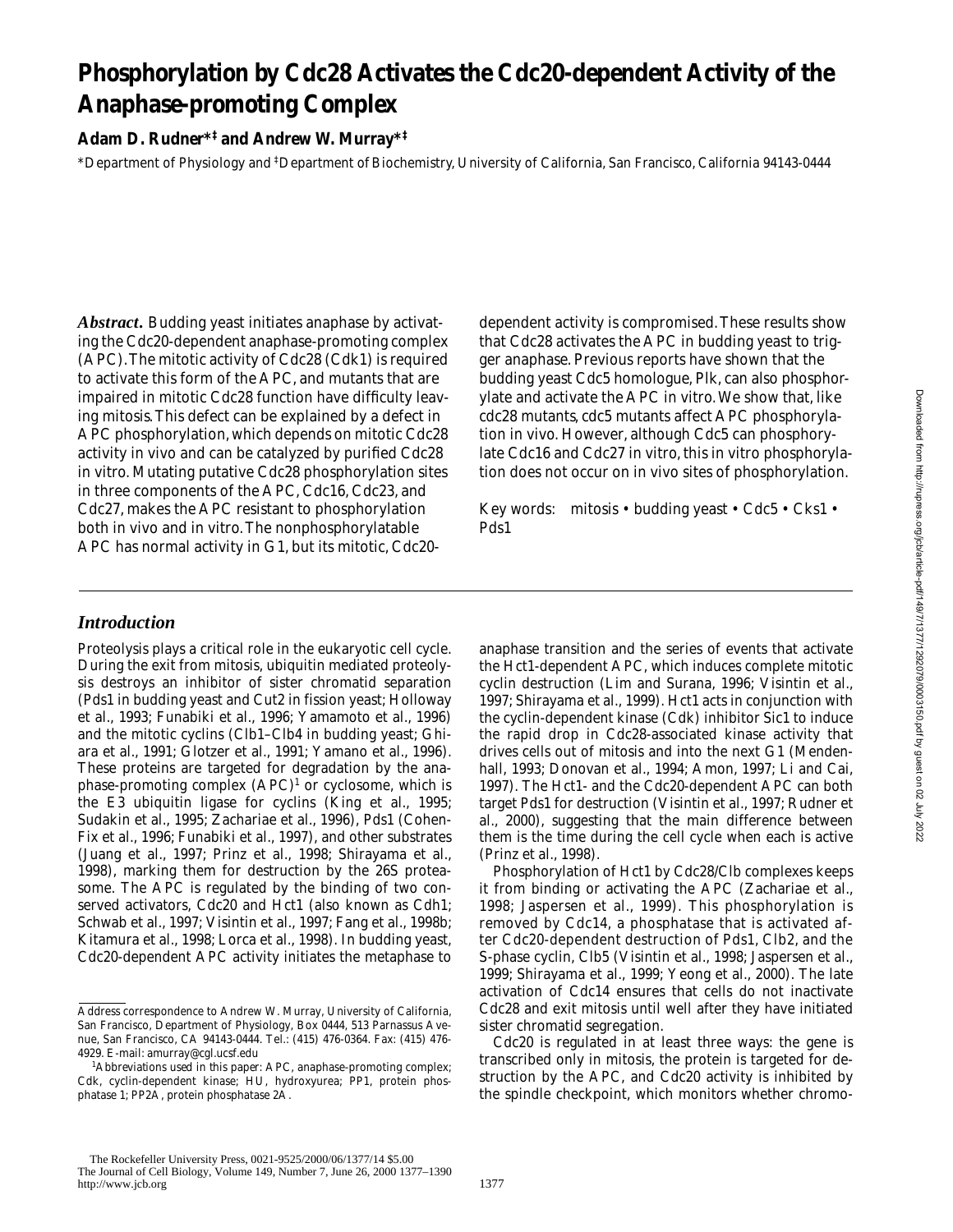somes have attached to the spindle properly (Weinstein, 1997; Fang et al., 1998a; Hwang et al., 1998; Kallio et al., 1998; Kim et al., 1998; Kramer et al., 1998; Prinz et al., 1998; Shirayama et al., 1998).

The Cdc20-dependent APC is regulated by phosphorylation. APC subunits are phosphorylated in fission yeast, frogs, clams, and mammalian tissue culture cells (Hershko et al., 1994; Peters et al., 1996; Yamada et al., 1997; Kotani et al., 1998). Phosphorylation correlates with APC activity in vivo, and experiments in vitro have suggested that phosphorylating the APC regulates Cdc20 binding and APC activity (Kotani et al., 1998, 1999; Shteinberg et al., 1999). Studies in frog egg extracts and mammalian tissue culture cells have shown that the protein kinase Plk (known as Cdc5 in budding yeast and Plx1 in frogs) and the complex of Cdc2, Cyclin B, and Cks1, a small Cdk binding protein, can phosphorylate the APC in vitro. Depletion of either Cks1 or Plx1 from frog extracts blocks cyclin destruction, suggesting that both Cdc2 and Plx1 may activate the APC (Patra and Dunphy, 1996; Descombes and Nigg, 1998; Kotani et al., 1998, 1999), but the relative importance of these two kinases in vivo is unclear. Phosphorylation of the APC by cAMP-dependent protein kinase A inhibits the APC both in vivo and in vitro (Yamashita et al., 1996; Kotani et al., 1998). Lastly, protein phosphatase 2A (PP2A) inhibits the APC (Lahav-Baratz et al., 1995; Shteinberg et al., 1999), whereas PP1 activates the APC (Yamada et al., 1997).

In the accompanying paper (Rudner et al., 2000), we show that *CDC28-T18V*, *Y19F* (*CDC28-VF)*, and other mutants with altered mitotic Cdc28 activity are compromised in activating the Cdc20-dependent APC, revealing a requirement for Cdc28 in APC activation. Here, we show that *CDC28-VF* is defective in the mitotic phosphorylation of the APC and that this phosphorylation depends on Cdc28 activity both in vivo and in vitro. Mutating potential phosphorylation sites in the APC components Cdc16, Cdc23, and Cdc27 reduces Cdc20 binding to the APC and Cdc20-dependent APC activity in vivo.

## *Materials and Methods*

#### *Strain and Plasmid Construction*

Table I lists the strains used in this work. All strains are derivatives of the W303 strain background (W303-1a; Rodney Rothstein, Columbia University, NY). Standard genetic techniques were used to manipulate yeast strains (Sherman et al., 1974) and standard protocols were used for DNA manipulation (Maniatis et al., 1982). All deletions and replacements were confirmed by PCR or by mutant phenotype. The sequences of all primers used in this study are available upon request. The bacterial strains TG1 and  $DH5\alpha$  were used for amplification of DNA.

*BAR1* was deleted using pJGsst1 (a gift of Jeremy Thorner, University of California, Berkeley, CA). *CDC27-MBP* strains were made by crossing JC35 (a gift of Julia Charles, University of California, San Francisco, CA) to the appropriate strains. *cdc26*<sup> $\Delta$ </sup> strains were described previously (Hwang and Murray, 1997). *clb2*D strains were made by crossing K1890 (a gift of Kim Nasmyth, Institute of Molecular Pathology, Vienna, Austria) to the appropriate strains. *pCUP-GFP12-lacI12* and *lacO:LEU2* were integrated using pSB116 (Biggins et al., 1999) and pAFS59 (Straight et al., 1996), respectively. *pGAL-MPS1* strains were made with pAFS120 (Hardwick et al., 1996). *pGAL-PDS1-HA* strains were made by crossing RTK43 (a gift of Rachel Tinker-Kulberg, Johns Hopkins University, MD) to the appropriate strains. *APC9* was tagged by the PCR-targeting method. Cells were transformed with a cassette containing the bacterial *KANR* gene that confers G418 resistance in W303. The cassette was amplified by PCR from pFA6a-3HA-kanMX6 (Longtine et al., 1998) with primers containing the sequences that flank the stop codon of *APC9*. The construction of *CDC20-myc12* and *cks1-38* is described in Rudner et al. (2000, this issue).

Alanine-substituted mutants in *CDC16*, *CDC23*, and *CDC27* were made using site-directed mutagenesis (Kunkel, 1985). Mutations were confirmed by the introduction of new restriction enzyme sites and by sequencing (ABI). For *CDC16*, the EcoR1/Xho1 fragment of pWAM10 (Lamb et al., 1994) was cloned into KS (2) (Stratagene) to create pAR290. pAR290 was mutagenized to create pAR293, which contains all six serine/ threonine to alanine substitutions. pAR294 was cut with EcoRI and NotI, and ligated to a EcoRI/PstI PCR fragment that contains the 3' end of *CDC16*, a PstI/SpeI PCR fragment that contains the *TRP1* gene, and a SpeI/NotI PCR fragment that contains the 3' untranslated region of the *CDC16* gene. The resultant plasmid, pAR303, was cut with XhoI and NotI, and integrated at the *CDC16* locus. The *TRP*<sup>+</sup> transformants were screened by PCR for the presence of all mutations. For *CDC23*, the BamHI/NotI fragment of pRS239 (Lamb et al., 1994) was cloned into KS (2) to create pAR228. pAR228 was mutagenized to create pAR240, which contains the single serine to alanine substitution in *CDC23*. pAR228 was cut with BamHI and NotI, transformed into *cdc23-1* cells  $(ADR1285)$ , and selected for growth at 37 $^{\circ}$ C. Transformants were screened by Western blot for the HA tag present at the 3' end of the gene, and by PCR for the presence of the alanine substitution. For *CDC27*, the PstI/NotI fragment of pJL25 (Lamb et al., 1994) was cloned into  $KS$  (-) to create pAR201. pAR201 was mutagenized to create pAR203, which contains all five serine/threonine to alanine substitutions in *CDC27*. pAR203 was cut with NdeI and NotI, and ligated to a NdeI/XbaI PCR fragment that contains the *KANR* gene and a XbaI/NotI PCR fragment containing the 3' untranslated region of *CDC27*. The resultant plasmid, pAR271, was cut with KpnI and NotI, and integrated at the *CDC27* locus. Transformants were screened by PCR for the presence of all mutations.

#### *Physiology*

Physiological experiments were performed as described in the accompanying paper (Rudner et al., 2000, this issue). Hydroxyurea (HU; Sigma-Aldrich) was added directly to media at a final concentration of 200 mM.

Cells were fixed for indirect immunofluorescence in 3.7% formaldehyde for 1 h. The spindles were visualized by antialpha-tubulin (Harlan Sera-Lab) immunofluorescence as described previously (Hardwick and Murray, 1995), except that the blocking reagent used was 2% BSA, PBS. Short spindles are bipolar spindles  $<$ 2  $\mu$ m long.

#### *Immunoprecipitation and Western Blots*

Immunoprecipitation, Western blots, APC assay, and Cdc20 binding to the APC were performed as described in the accompanying paper (Rudner et al., 2000). Modifications of the basic protocol are detailed below.

To resolve the phosphorylated forms of Cdc27 by Western blot, samples were electrophoresed on a 12.5% polyacrylamide gel containing 0.025% bisacrylamide. The phosphorylated forms of Cdc16 were resolved by Western blot on a 10% polyacrylamide gel containing 0.13% bisacrylamide.

The following antibodies were used in this study: 9E10 ascites (BabCO); affinity-purified rabbit polyclonal anti-Clb2 and anti-Clb3 antibodies (Kellogg and Murray, 1995); rabbit polyclonal anti-Sic1 serum (a gift of Mike Mendenhall, University of Kentucky, Lexington, KY); 12CA5 ascites (BabCO); rabbit polyclonal anti-Cdc16, anti-Cdc23, and anti-Cdc27 (Lamb et al., 1994); and rabbit polyclonal anti-Cdc26 antibody (Hwang and Murray, 1997). Details on the use of these antibodies can be found in the accompanying paper (Rudner et al., 2000).

### *In Vivo Labeling of the APC*

Yeast cells were arrested in G1 with alpha factor, in S-phase with HU, and in mitosis by spindle checkpoint activation and temperature shift. Once the cells were arrested at the indicated stage of the cell cycle, 50 ml of  $OD_{600}$  0.8 cells were harvested by centrifugation, washed twice in  $H_2O$ , and resuspended in 1 ml phosphate-free complete synthetic medium (Rothblatt and Schekman, 1989) containing 0.5-1 mCi <sup>32</sup>PO<sub>4</sub> (Amersham Pharmacia Biotech). Cells were labeled for 1 h, harvested by centrifugation, washed once in H<sub>2</sub>O, and were then frozen in screw-cap tubes (Sarstedt). These tubes were used throughout the procedure to prevent radioactive contamination. The frozen yeast pellets were processed for immunoprecipitation as described in the accompanying paper (Rudner et al., 2000)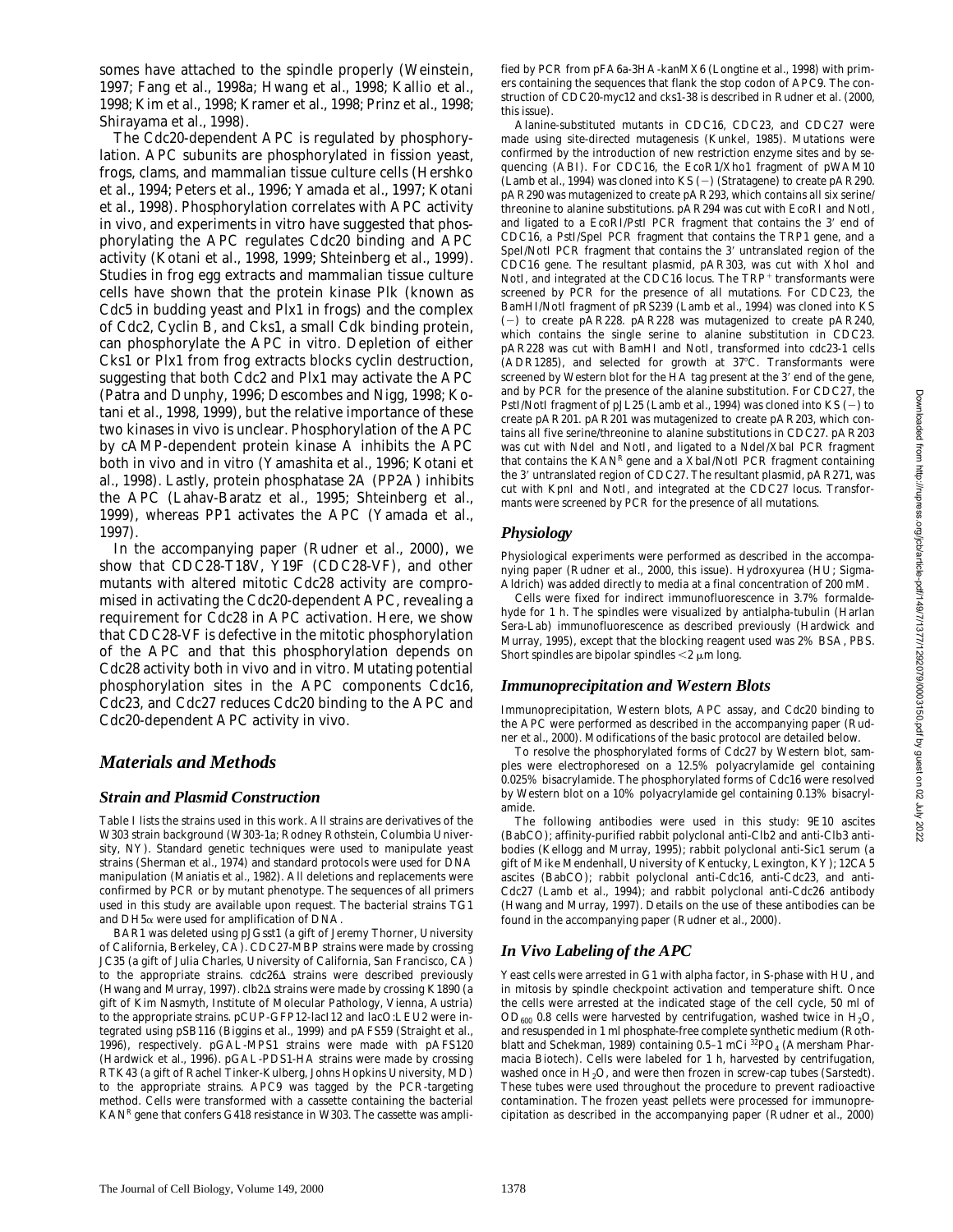#### *Table I. Strain List*

| Name               | <b>MAT</b>  | Relevant genotype*                                                                               | Source         |
|--------------------|-------------|--------------------------------------------------------------------------------------------------|----------------|
| ADR313             | a           | $clb2\Delta$ ::LEU2                                                                              | This study     |
| ADR376             | $\mathbf a$ | $bar1\Delta$                                                                                     | This study     |
| <b>ADR477</b>      | a           | CDC28-HA: URA3                                                                                   | This study     |
| ADR483             | a           | $cdc28-1N$                                                                                       | This study     |
| <b>ADR509</b>      | a           | CDC28-VF-HA: URA3                                                                                | This study     |
| ADR842             | $\mathbf a$ | $cdc28-4$                                                                                        | This study     |
| ADR1252            | $\mathbf a$ | $CDC28-VF-HA:URA3 bar1\Delta$                                                                    | This study     |
| ADR1389            | a           | $CDC28-HA: URA3$ bar1 $\Delta$                                                                   | This study     |
| ADR1606            | a           | clb2 $\Delta$ :LEU2 ura3-1:pGAL-MPS1:URA3                                                        | This study     |
| ADR1705            | a           | $CDC27-MBP$ barl $\Delta$                                                                        | This study     |
| ADR1767            | $\mathbf a$ | $cks1\Delta::KANR$ trp1-1: $cks1-38:TRP1$                                                        | This study     |
| ADR1790            | $\mathbf a$ | cdc15-2 CDC20-myc12 CDC28-HA:URA3                                                                | This study     |
| ADR1899            | a           | cdc28-1N ura3-1:pGAL-MPS1:URA3                                                                   | This study     |
| <b>ADR1968</b>     | $\mathbf a$ | CDC28-HA:URA3 trp1-1:pGAL-PDS1-HA:TRP1 bar1 $\Delta$                                             | This study     |
| ADR1973            | $\mathbf a$ | CDC23-A-HA ura3-1:pGAL-MPS1:URA3                                                                 | This study     |
| ADR1974            | a           | CDC27-5A:KANR ura3-1:pGAL-MPS1:URA3                                                              | This study     |
| ADR1975            | $\mathbf a$ | CDC16-6A:TRP1 ura3-1:pGAL-MPS1:URA3                                                              | This study     |
| ADR1976            | $\mathbf a$ | CDC23-A-HA CDC27-5A:KANR ura3-1:pGAL-MPS1:URA3                                                   | This study     |
| ADR1977            | $\mathbf a$ | CDC16-6A:TRP1 CDC23-A-HA ura3-1:pGAL-MPS1:URA3                                                   | This study     |
| ADR1978            | a           | CDC16-6A:TRP1 CDC27-5A:KANR ura3-1:pGAL-MPS1:URA3                                                | This study     |
| ADR1979            | a           | CDC16-6A:TRP1 CDC23-A-HA CDC27-5A:KANR ura3-1:pGAL-MPS1:URA3                                     | This study     |
| ADR1987            | $\mathbf a$ | cdc15-2 CDC27-5A:KANR CDC20-myc12 CDC28-HA:URA3                                                  | This study     |
| ADR1990            | $\mathbf a$ | cdc15-2 CDC16-6A:TRP1 CDC20-myc12 CDC28-HA:URA3                                                  | This study     |
| ADR1999            | a           | CDC27-5A:KANR trp1-1:pGAL-PDS1-HA:TRP1                                                           | This study     |
| ADR2003            | $\alpha$    | CDC16-6A:TRP1 trp1-1:pGAL-PDS1-HA:TRP1                                                           | This study     |
| ADR2023            | a           | cdc26 $\Delta$ ::HIS3 ura3-1:pGAL-MPS1:URA3                                                      | This study     |
| ADR2029            | a           | $CDC16-6A$ :TRP1 bar1 $\Delta$                                                                   | This study     |
| ADR2030            | a           | $CDC23-A-HA$ barl $\Delta$                                                                       | This study     |
| ADR2031            | $\mathbf a$ | $CDC27-5A:KANR bar1\Delta$                                                                       | This study     |
| ADR2032            | a           | CDC16-6A:TRP1 CDC23-A-HA CDC27-5A:KANR bar1 $\Delta$                                             | This study     |
| ADR2036            | $\alpha$    | $cdc26\Delta$ ::LEU2 CDC20-myc12                                                                 | This study     |
| ADR2042            | a           | $APC9$ -HA3: KANR bar1 $\Delta$                                                                  | This study     |
| ADR2061            | $\mathbf a$ | his3-11,15:pCUP1-GFP-lac1:HIS3 leu2-3,112:lacO:LEU2 bar1 $\Delta$                                | This study     |
| ADR2064            | $\mathbf a$ | CDC16-6A:TRP1 CDC23-A-HA CDC27-5A:KANR his3-11,15:pCUP1-GFP-lac1:HIS3 leu2-3,112:lacO:LEU2 bar1A | This study     |
| JC145              | a           | $cdc5-1$ barl $\Delta$                                                                           | Julia Charles  |
| JC165              | a           | cdc5-1 ura3-1:pGAL-MPS1:URA3                                                                     | Julia Charles  |
| K6180              | $\mathbf a$ | CDC16-myc6: URA3 bal $\Delta$                                                                    | Kim Nasmyth    |
| KH153 <sup>1</sup> | $\mathbf a$ | ura3-1:pGAL-MPS1:URA3                                                                            | Kevin Hardwick |
| <b>KH181</b>       | $\mathbf a$ | CDC28-VF-HA: URA3 ura3-1:pGAL-MPS1: URA3                                                         | Kevin Hardwick |
| LH307              | a           | $cdc26\Delta$ ::LEU2 bar1 $\Delta$                                                               | Lena Hwang     |
| <b>SLJ378</b>      | $\mathbf a$ | $CDC23-HA$ barl $\Delta$                                                                         | Sue Jaspersen  |

\*All strains are isogenic to W303-1a (*MATa ade2-1 can1-100 his3-11,15 leu2-3,112 trp1-1 ura3-1*).

‡ All *pGAL-MPS1* strains are derived from crosses with KH153.

with the following modifications.  $2-3 \mu g$  anti-Cdc26 antibody was bound to 20  $\mu$ l protein A beads for 20 min on ice. These beads were then incubated with 10-20 mg of unlabeled cell lysate made from *cdc26*∆ cells for 1–2 h. After incubation, the beads were washed twice in lysis buffer. At the same time, the labeled cell lysate (typically 10 mg) was precleared in  $75 \mu$ l protein A CL-4B Sepharose beads (Sigma-Aldrich) for 1 h, and then centrifuged at 14,000 rpm for 5 min at  $4^{\circ}$ C. The labeled lysate was then added to the antibody-bound protein A beads and incubated with rotation for 1–2 h. The beads were washed four times with kinase bead buffer (500 mM NaCl, 50 mM Tris-Cl, pH 7.4, 50 mM NaF, 5 mM EGTA, 5 mM EDTA, 0.1% Triton X-100; transferring the beads to fresh tubes after the fourth wash), and then twice with 50 mM Tris-Cl, pH 7.5. The beads were then rotated in 50 mM Tris-Cl, pH 7.5, containing 0.5 mg/ml RNAse A for 30 min at  $4^{\circ}$ C, washed an additional two times in kinase bead buffer (transferring the beads to fresh tubes after the second wash), and then a final wash in 50 mM Tris-Cl, pH 7.5.

## *In Vitro Phosphorylation of the APC*

Cells were arrested in G1 by alpha factor, were harvested by centrifugation, frozen, and processed for immunoprecipitation. 10–15 mg of cell lysate was precleared in 50  $\mu$ l protein A beads, and then the APC was immunoprecipitated with 2  $\mu$ g anti-Cdc26 antibodies that were prebound to

protein A beads as described above. After immunoprecipitation, the beads were washed three times in kinase bead buffer (transferring the beads to fresh tubes after the second wash), and then twice in low salt kinase buffer (10 mM NaCl, 20 mM Hepes-KOH, pH 7.4, 5 mM  $MgCl<sub>2</sub>$ , 1 mM DTT). 5 ng of purified Cdc28-His<sub>6</sub>, 50 ng purified Clb2-MBP (gifts of Jeff Ubersax, University of California, San Francisco, CA), and 100 ng purified Cks1 (see below) in 2 µl of kinase dilution buffer (300 mM NaCl, 25 mM Hepes-KOH, pH 7.4, 10% glycerol, 0.1 mg/ml BSA) were added to a 13  $\mu$ l of low salt kinase buffer containing 10  $\mu$ m ATP, 2  $\mu$ Ci  $\gamma$ [<sup>32</sup>P]ATP (Amersham Pharmacia Biotech), and 10  $\mu$ m okadaic acid (Calbiochem-Novabiochem). This reaction mix was added to the immunoprecipitated APC and incubated at  $25^{\circ}$ C for 20 min. The beads were then washed three times in kinase bead buffer containing  $1 \mu m$  okadaic acid (transferring the beads to fresh tubes after the second wash), and then twice in low salt kinase buffer containing 1  $\mu$ m okadaic acid. These washes remove Clb2-MBP and proteolytic fragments of Clb2-MBP, which are well phosphorylated and obscure APC phosphorylation. Cdc5 phosphorylation was performed by adding the following to immunoprecipitated APC: purified His<sub>6</sub>-HA-Cdc5 (a gift of Julia Charles, University of California, San Francisco, CA) in 5 µl of Cdc5 storage buffer (250 mM KCl, 20 mM Hepes-KOH, pH 7.4, 10% glycerol, 5 mM NaF, 0.1 mg/ml BSA) added to 15  $\mu$ l of Cdc5 kinase reaction buffer (20 mM KCl, 20 mM Hepes-KOH, pH 7.4, 2 mM  $MgCl<sub>2</sub>$ , 2 mM  $MnCl<sub>2</sub>$ ; final concentrations in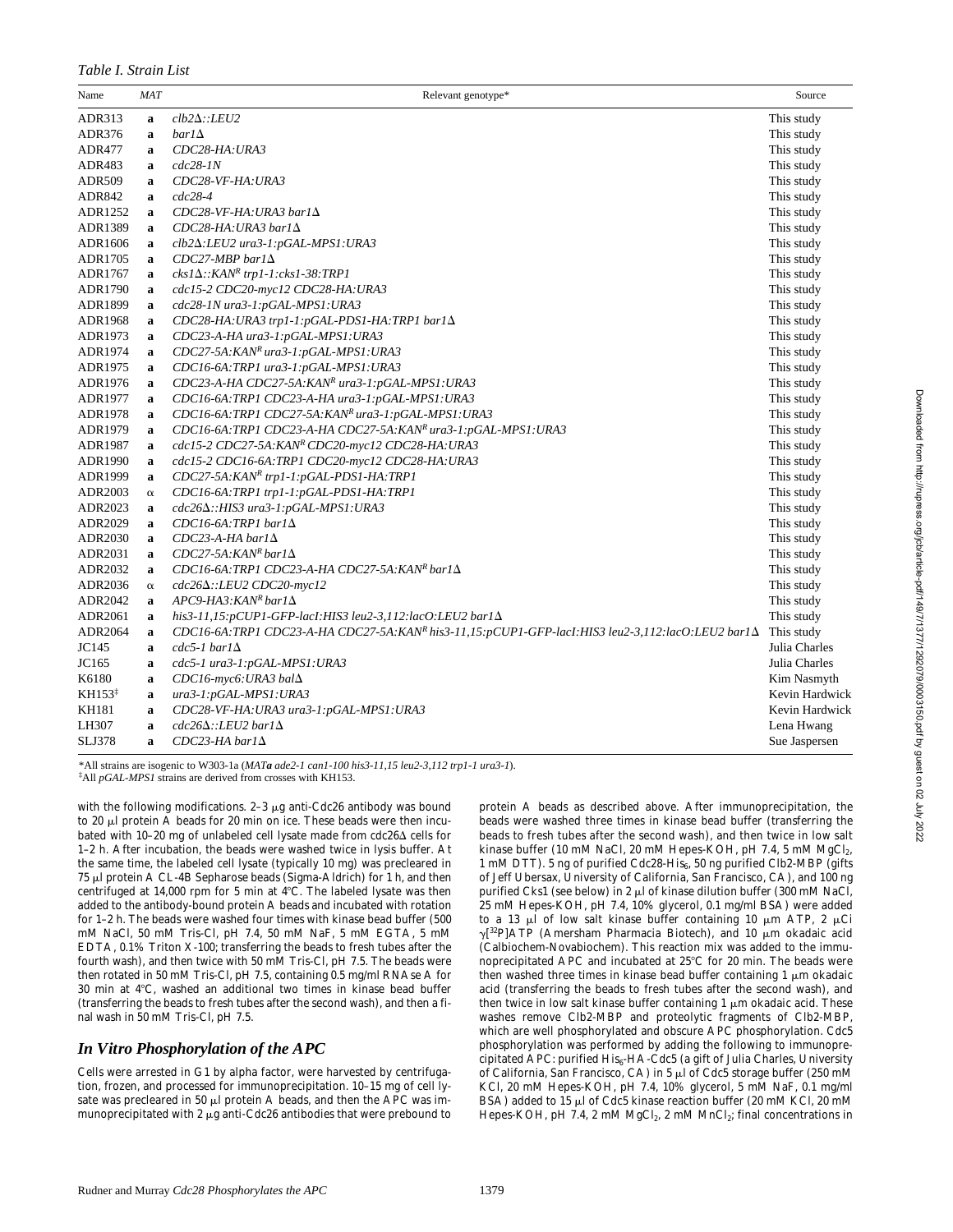20 μl reaction) containing 10 μm ATP, 2 μCi  $\gamma$ [32P]ATP, and 10 μm okadaic acid.

#### *Cks1 Bead Pulldowns*

Cks1 protein was made as described previously (Booher et al., 1993) using pCKS1-1. After the ammonium sulfate precipitation, the pellet was resuspended in lysis buffer (50 mM Tris-Cl, pH 8.0, 2 mM EDTA, 10% glycerol) and then desalted on a PD-10 column (Amersham Pharmacia Biotech) that had been equilibrated in CnBr coupling buffer (500 mM NaCl, 100 mM Na<sub>2</sub>CO<sub>3</sub>, pH 8.3). Cks1 was then coupled to CnBr-activated Sepharose 6MB or 4B (Amersham Pharmacia Biotech) according to the manufacturer's instructions. Beads were washed and stored in lysis buffer (100 mM NaCl, 50 mM Tris-Cl, pH 7.5, 50 mM NaF, 50 mM Nab-glycerophosphate, pH 7.4, 2 mM EGTA, 2 mM EDTA, 0.1% Triton X-100, 0.02% NaN<sub>3</sub>). 3-5 mg of cell lysate was incubated with 10  $\mu$ l Cks1coupled beads for 1–2 h, washed three times in kinase bead buffer (500 mM NaCl, 50 mM Tris-Cl, pH 7.4, 50 mM NaF, 5 mM EGTA, 5 mM EDTA, 0.1% Triton X-100; transferring the beads to fresh tubes after the second wash), and then twice in low salt kinase buffer. Phosphatase treatment of Cks1 bead pulldowns was performed as previously described (Hardwick and Murray, 1995) using lambda phosphatase (New England Biolabs, Inc.).

## *Results*

#### *Cdc28 Phosphorylates the APC In Vitro*

Mutants that reduce mitotic Cdc28 activity have difficulty activating the Cdc20-dependent APC, suggesting that Cdc28 might phosphorylate the APC or Cdc20 (Rudner et al., 2000). Therefore, we asked if the budding yeast APC is phosphorylated in vitro. We used APC that was isolated by immunoprecipitating cell lysates with antibodies against Cdc26, a nonessential component of the APC (Hwang and Murray, 1997), and used these immunoprecipitates as a substrate for purified recombinant Cdc28/Clb2/Cks1 (a gift of Jeff Ubersax and David Morgan, University of California, San Francisco, CA) in the presence of  $\gamma[^{32}P]$ ATP. In APC isolated from wild-type cells, three major bands and a single minor band were phosphorylated (Fig. 1, top). We determined the identity of these four bands by phosphorylating the APC isolated from cells containing epitope-tagged subunits that change their molecular weight. If the band shifted up in the epitope-tagged APC, we concluded that the phosphorylated protein is the APC subunit. By this criterion, the protein at 97 kD is Cdc16, the protein at 85 kD is Cdc27, and the minor species at 65 kD is Cdc23 (Fig. 1, top). Similar experiments have shown the band at 42 kD is Apc9 (data not shown).

We do not think the phosphorylation of the APC in these reactions is due to kinases that coimmunoprecipitate with the APC; no labeling is seen in immunoprecipitates lacking added Cdc28/Clb2/Cks1. However, a kinase bound to the APC might need to be activated by Cdc28, as has been reported for Plk phosphorylation of the mammalian APC (Kotani et al., 1998). Therefore, we tested whether Cdc5, the Plk homologue in budding yeast, was required for in vitro APC phosphorylation (Kitada et al., 1993). We isolated the APC from a *cdc5-1* mutant that had been arrested in G1 by alpha factor at  $25^{\circ}$ C and then shifted to the restrictive temperature of  $37^{\circ}$ C for one hour. This APC is fully phosphorylated in vitro by Cdc28 (Fig. 1), showing that Cdc5 is not required for APC phosphorylation in this in vitro assay. In addition, Cdc5 is not detectable in alpha factor-arrested cells (Hardy and Pautz, 1996; Charles et



*Figure 1.* The APC is phosphorylated in vitro by Cdc28. Wildtype (ADR376), *CDC27-MBP* (ADR1705), *CDC16-myc6* (K6180), *CDC23-HA* (SLJ378), and *cdc5-1* (JC145) were grown overnight in YEP + 2% glucose at 23°C to log phase, arrested in G1 by alpha factor  $(1 \mu g/ml)$  for 3 h, harvested, lysed, and the APC immunoprecipitated with anti-Cdc26 antibody. The immunoprecipitates were treated with purified  $Cdc28-His_{6}$ , Clb2-MBP, Cks1, and  $\gamma$ [<sup>32</sup>P]ATP, were washed to remove phosphorylated Clb2-MBP, and were then run on a polyacrylamide gel that was subjected to autoradiography (top) or Western blotting (bottom). *cdc5-1* cells were shifted to 37°C for an additional 1 h of alpha factor treatment. As controls, cell lysate was mock precipitated in the absence of anti-Cdc26 antibody (no anti-Cdc26) or was precipitated in the presence of anti-Cdc26 antibody, but no Cdc28, Clb2, or Cks1 was added to kinase reaction (no kinase). The Western blot shows that similar amounts of APC were precipitated with the anti-Cdc26 antibody.

al., 1998; Shirayama et al., 1998), or in anti-Cdc26 immunoprecipitates of the APC, isolated from mitotic cells that contain Cdc5 (David Morgan, personal communication; and data not shown).

### *The APC Is Phosphorylated In Vivo*

Is the APC phosphorylated in vivo? Wild-type cells were arrested at three points in the cell cycle: during G1 by adding alpha factor (a mating pheromone), during S-phase by adding HU (a DNA synthesis inhibitor), and in mitosis with nocodazole (a microtubule polymerization inhibitor). The arrested cells were labeled with  ${}^{32}PO_4$  and the APC was isolated by immunoprecipitating cell lysates with antibodies against Cdc26. Three major proteins of 97, 85, and 65 kD were strongly labeled in nocodazole-arrested cells, and to a lesser extent in HU- and alpha factor-arrested cells (Fig. 2 A). These three proteins do not precipitate from  $cdc26\Delta$  cells. The molecular weights of these proteins suggest that they are the APC subunits Cdc16, Cdc27, and Cdc23, and mutating phosphorylation sites in these pro-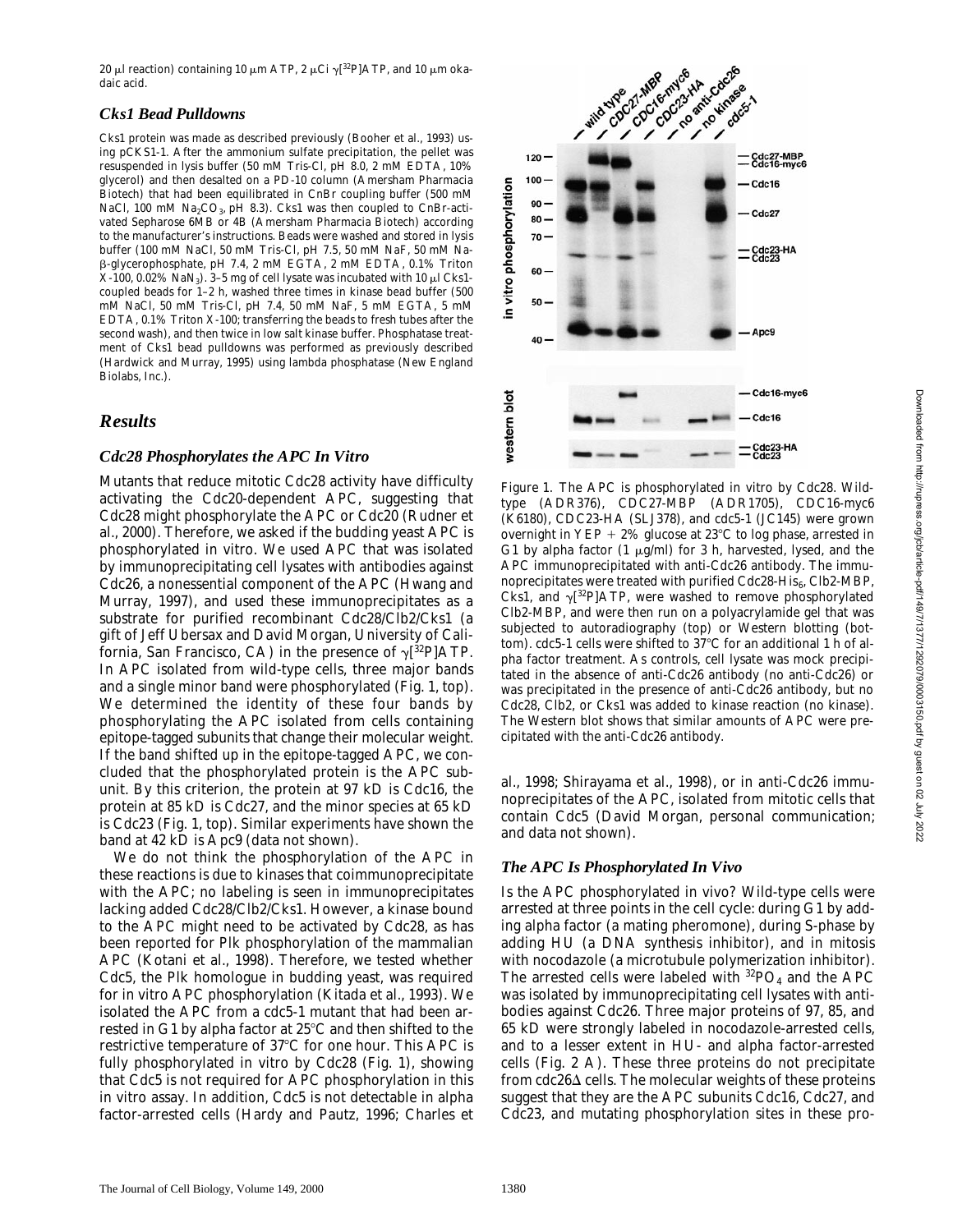

*Figure 2.* The APC is phosphorylated in vivo. A, APC phosphorylation is greatest in mitosis. Wild-type (ADR376) and *cdc26*D (LH307) were grown overnight in YEP + 2% glucose at  $23^{\circ}$ C to log phase and then arrested in G1 with alpha factor (1 µg/ml), in S-phase with hydroxyurea (200 mM), or in mitosis with nocodazole (10  $\mu$ g/ml) for 3 h. Cells were then transferred to phosphate-free  $CSM + 2\%$  glucose containing <sup>32</sup>PO<sub>4</sub>, and alpha factor, HU, or nocodazole as indicated. After 1 h cells were harvested, lysed, and the APC was immunoprecipitated with anti-Cdc26 antibody. Immunoprecipitates were run on a polyacrylamide gel that was subjected to either autoradiography (top) or Western blotting (bottom). B and C, *CDC28-VF*, *clb2*Δ, *cdc28-1N*, and *cdc5-1* have reduced APC phosphorylation in vivo. All strains contain *pGAL-MPS1*. Wild-type (KH153), *CDC28-VF* (KH181), *clb2*D (ADR1606), *cdc28-1N*  $(ADR1899)$ , *cdc5-1* (JC165), and *cdc26* $\Delta$  (ADR2023) were grown overnight in YEP + 2% raffinose at 23°C to log phase, and were then transferred to YEP  $+2\%$  galactose for 4 h to arrest the cells in mitosis by Mps1 overexpression. Cells were then transferred to phosphate-free CSM  $+ 2\%$  galactose containing  ${}^{32}PO_4$ , and treated as described in A. In B, cells were arrested by Mps1 overexpression at 23°C, whereas in C cells were arrested at 35°C. In all experiments, the Western blots shown below the autoradiographs illustrate that the same amount of APC was immunoprecipitated in all strains (except for *cdc26* $\Delta$  strains, where no APC was precipitated).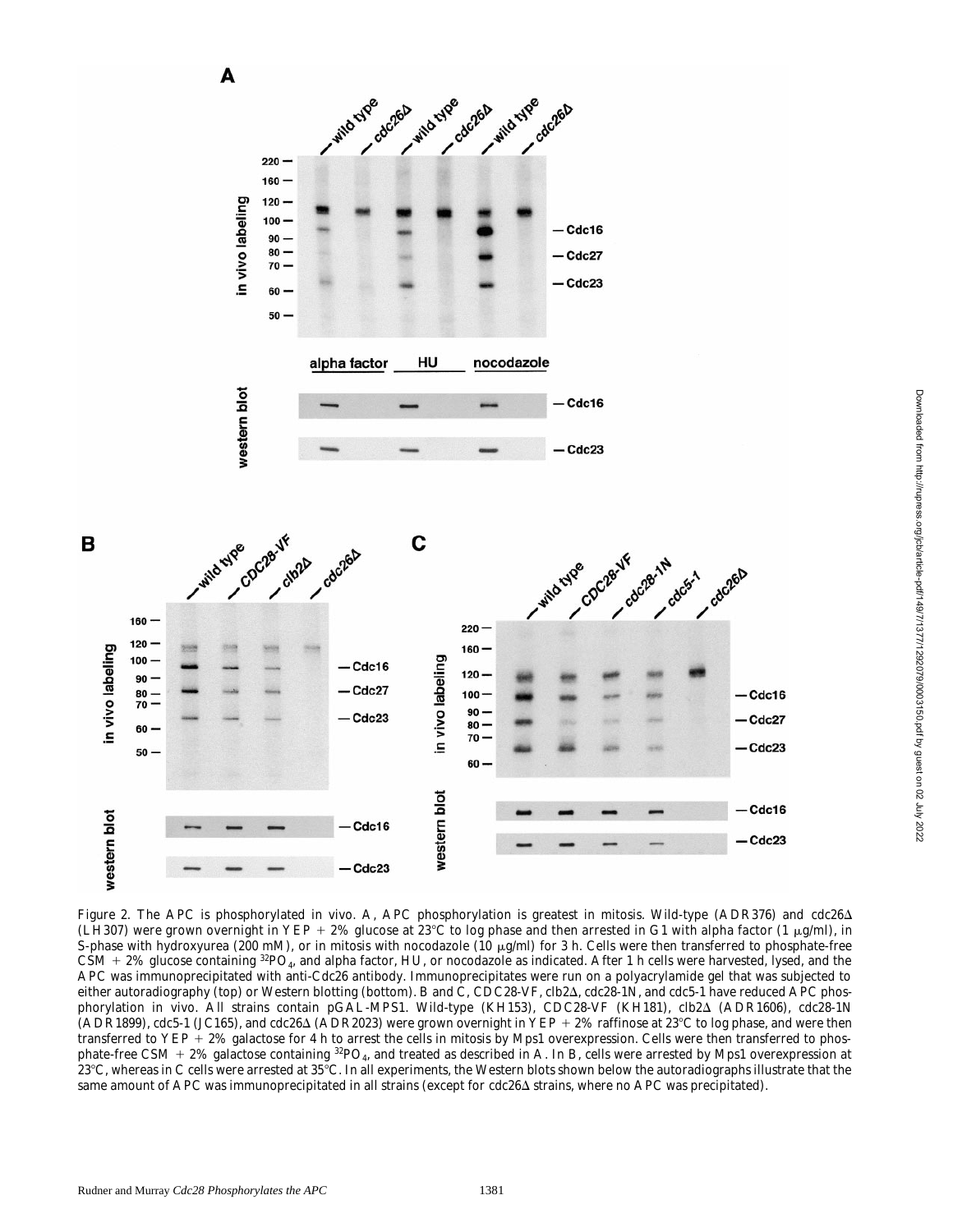

*Figure 3.* The APC is phosphorylated on potential Cdc28 phosphorylation sites. A, All serine/proline (SP) and threonine/proline (TP) sites on Cdc16, Cdc23, and Cdc27 were mutated to alanine/proline (AP). B, Phosphorylation site mutants are resistant to phosphorylation in vivo. All strains contain *pGAL-MPS1*. Wild-type (KH153), *CDC16-6A* (ADR1975), *CDC23-A-HA* (ADR1973), *CDC27-5A-HA* (ADR1974); and *CDC16-6A CDC23-A CDC27-5A* (ADR1979) and *cdc26* $\Delta$  (ADR2023) were grown in the presence of <sup>32</sup>PO<sub>4</sub> as described in Fig. 1 B. C, Phosphorylation site mutants are resistant to phosphorylation in vitro. The APC was isolated and phosphorylated in vitro as described in Fig. 1 for: *cdc26*D (LH307), *CDC23-A* (ADR2030), wild-type (ADR376), *CDC27-5A* (ADR2031), *CDC16- 6A* (ADR2029), and *CDC16-6A CDC23-A CDC27-5A* (ADR2032).

teins abolishes in vivo phosphorylation of the APC (see below).

Since Cdc28/Clb complexes are inactive in G1, the differences in APC phosphorylation during different cell cycle stages suggests this reaction depends on Cdc28/Clb complexes. We tested this hypothesis directly by comparing the phosphorylation of the APC in *CDC28-VF*, *clb2*D, and *cdc28-1N* cells, three mutants that affect the mitotic activity of Cdc28 (Piggott et al., 1982; Surana et al., 1991; Grandin and Reed, 1993; Rudner et al., 2000). The cells were arrested in metaphase at  $25^{\circ}$ C (Fig. 2 B) or at  $35^{\circ}$ C (Fig. 2 C) by overexpressing Mps1 from the galactose inducible *GAL1* promoter, which activates the spindle checkpoint. All three mutants reduce the phosphorylation of the APC by a factor of 2–4 compared with wild-type.

Previous studies have suggested that in mammalian tissue culture cells, the protein kinase Plk is primarily responsible for phosphorylating the APC (Kotani et al., 1998). A mutant in *CDC5*, the yeast homologue of Plk, cannot activate the Hct1-dependent APC (Charles et al., 1998). To determine whether APC phosphorylation is dependent on Cdc5, we examined APC phosphorylation in a

*cdc5-1* mutant, arrested in metaphase by overexpressing Mps1 at a semirestrictive temperature of  $35^{\circ}$ C. We observed a similar reduction in APC phosphorylation as in *CDC28-VF* and *cdc28-1N* (Fig. 1 C), suggesting that Cdc5 contributes to APC phosphorylation in vivo.

To confirm the identities of the phosphorylated APC subunits and to determine if the APC is phosphorylated by Cdc28 in vivo, we mutated all the potential Cdc28 sites in Cdc16, Cdc23, and Cdc27. Using the weakest possible consensus phosphorylation site (serine or threonine, followed by proline; S/TP) as our criterion, we mutated six sites in Cdc16, one in Cdc23, and five in Cdc27. We refer to the resulting genes as *CDC16-6A CDC23-A* and *CDC27-5A*. As Fig. 3 A shows, most of the mutated sites fit only the minimal S/TP motif and lack a nearby basic residue found in many biochemically determined Cdk phosphorylation sites (Brown et al., 1999).

We directly assessed the ability of the mutant subunits to be phosphorylated in vivo and in vitro. In vivo, each alanine-substituted subunit is resistant to phosphorylation (Fig. 3 B). This result confirms our conclusion that Cdc16, Cdc27, and Cdc23 are the three major phosphorylated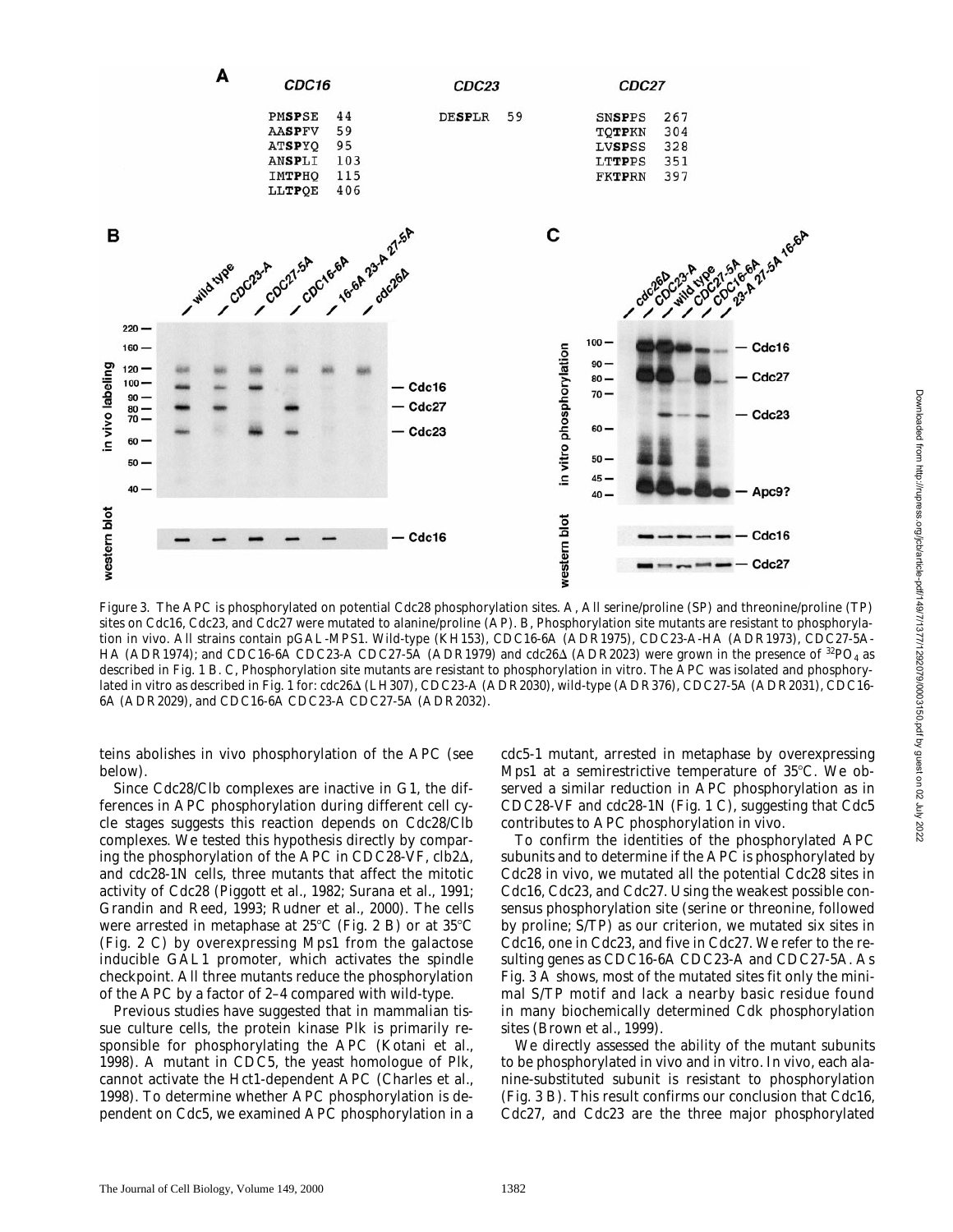

*Figure 4.* The APC associates with Cks1-coupled beads. A, The APC from *CDC28-VF* associates poorly with Cks-coupled beads. Wildtype (ADR477) and *CDC28-VF* (ADR509) were grown overnight in YEP + 2% glucose at 23°C to log phase and arrested in mitosis with nocodazole (10  $\mu$ g/ml) for 3 h. Cells were harvested, lysed, and mixed with Cks1-coupled beads. Western blots of the material bound to the Cks1-coupled beads show that the APC and Cdc28/Clb2 bind to the beads. B, Cdc27 phosphorylation can be seen by Western blotting. Wild-type APC, isolated as described in A, was treated either with lambda phosphatase, lambda phosphatase and inhibitors, or inhibitors alone. C, APC association to Cks1-coupled beads changes through the cell cycle. Wild-type (ADR1389) and *CDC28-VF* (ADR1252) were grown overnight at 30°C in YPD to log phase, arrested in G1 with alpha factor (1  $\mu$ g/ml), and at t = 0 (alpha factor) the cells were released from the G1 arrest. At  $t = 75$ , alpha factor (1.5  $\mu$ g/ml) was added back to the cultures to rearrest the cells in the next G1. A parallel sample was arrested in mitosis with nocodazole  $(10 \mu g/ml)$ . Samples were taken at the indicated times and processed for Western blots (top) or for Cks-coupled bead pulldowns (bottom). The arrow indicates that in wild-type cells when Clb2 levels peak (t = 75), Cdc16 and Cdc27 phosphorylation increases. The bracket indicates that in *CDC28-VF* cells when Clb2 levels are peaking, Cdc27 phosphorylation decreases. D, An APC-containing Cdc27-5A does not bind to Cks1-coupled beads. The strains in Fig. 3 B and *CDC28-VF pGAL-MPS1* (KH181) were grown overnight in YEP + 2% raffinose at 23°C to log phase and then transferred to YEP + 2% galactose for 4 h to arrest the cells in mitosis by Mps1 overexpression. Samples were taken and processed for Western blots (cell lysate), immunoprecipitation with anti-cdc26 antibodies, or Cks1-coupled bead pulldowns as described in Materials and Methods. Equal amounts of lysates were used for the Cks1-coupled bead pulldown and the anti-Cdc26 immunoprecipitation, though a longer exposure is shown for the Cks1-coupled bead pulldown. Clb2 is shown as a loading control. E, Mitotic Cdc28 activity is required for APC phosphorylation. Wild-type (ADR376), *CDC28-VF* (ADR509), *cdc28-1N* (ADR483), *cdc28-4* (ADR842), *clb2*D (ADR313), and *cks1-38* (ADR1767) were grown overnight in YEP + 2% glucose at 23°C to log phase and arrested in mitosis with nocodazole (10  $\mu$ g/ml) for 3.5 h. Samples were taken at the indicated times and processed for Western blots. Clb3 is shown as a loading control.

proteins in the APC (Fig. 2) and shows that among the phosphorylation sites we mutated are the relevant in vivo sites. In addition, the phosphorylation of the different subunits are largely independent of each other. For example, the *CDC23-A* mutant eliminates the phosphorylation of Cdc23, but not that of Cdc16 and Cdc27. In vitro, Cdc23-A and Cdc27-5A are resistant to phosphorylation in vitro by Cdc28 (Fig. 3 C). Cdc16-6A is still weakly phosphorylated, though much less than the wild-type protein.

#### *The APC Binds to Cks1*

During the course of this work we discovered that the budding yeast APC, like the animal APC, can bind to Cks1 coupled beads (Sudakin et al., 1997). This interaction is thought to be critical for APC phosphorylation and reflects the ability of Cks1 to bring Cdc2/Cyclin B complexes into proximity with the APC by interacting with both complexes simultaneously (Patra and Dunphy, 1998; Shtein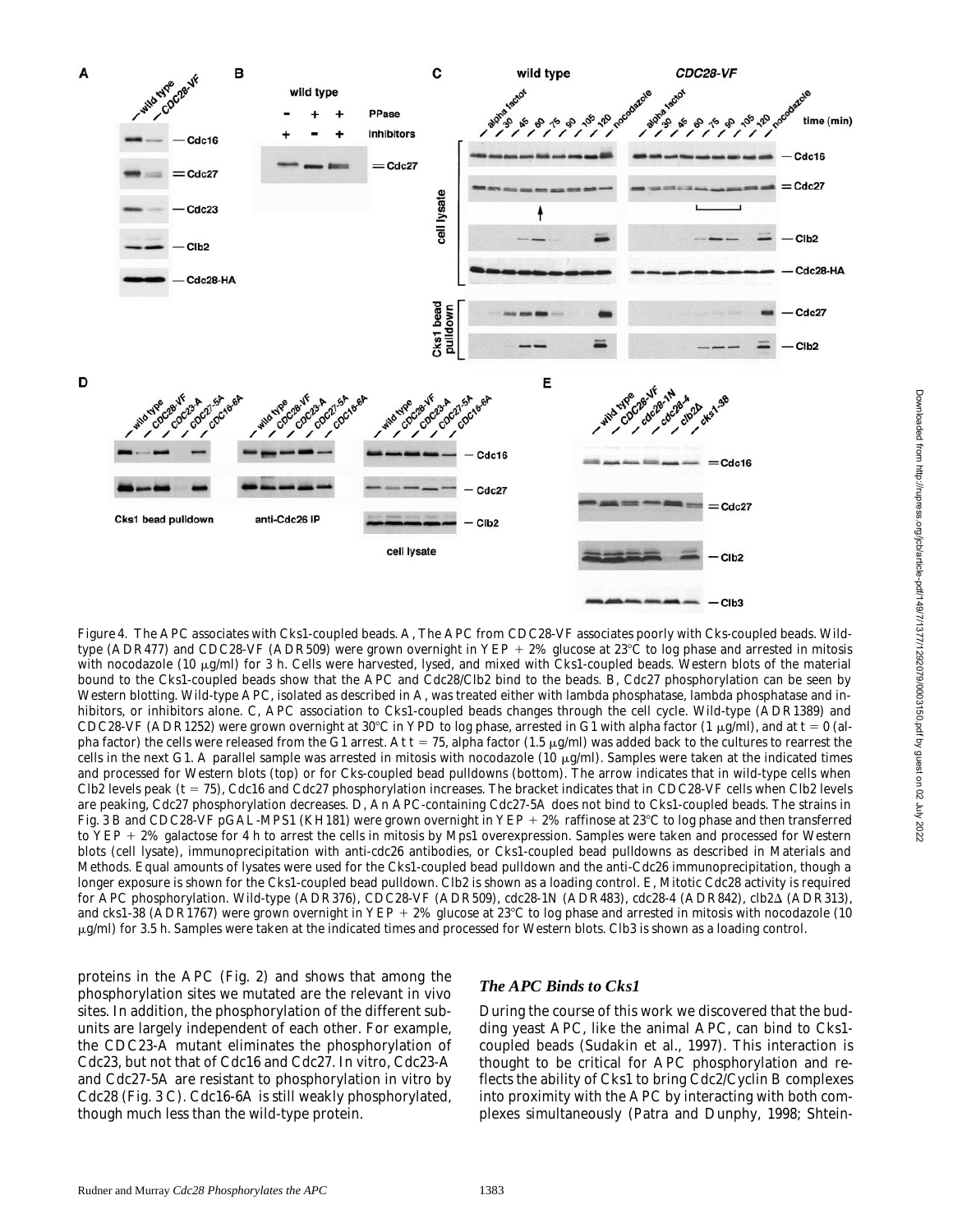berg and Hershko, 1999). Fig. 4 A shows that the APC from mitotically arrested yeast cells binds to Cks1-coupled beads. Comparing Western blots of the material recovered from wild-type and *CDC28-VF* cells reveals that less APC from *CDC28-VF* cells binds to Cks1-coupled beads. Reduced recovery of the APC does not reflect decreased binding of Cdc28-VF to Cks1 beads, since equal amounts of Cdc28-VF/Clb2 and Cdc28/Clb2 are recovered with the beads.

Fig. 4 A also shows that Cdc27 runs as a doublet on Western blots, with the upper band predominating in wildtype and the lower band predominating in *CDC28-VF*. The slower mobility form of Cdc27 is a phosphorylated form because it can be converted to the faster one by treating the Cks1-bound material with lambda phosphatase (Fig. 4 B). We are also able to detect phosphorylation-dependent mobility shifts in Cdc16 and Cdc23 (data not shown). These phosphorylation-dependent shifts confirm our in vivo labeling data (Fig. 2) that show the APC is phosphorylated in vivo.

To investigate the relationship between reduced Cks1 binding and reduced Cdc27 phosphorylation in *CDC28-VF* cells, we followed both through the cell cycle. Fig. 4 C shows that through most of the cell cycle Cdc27 is partially phosphorylated, but as cells go through mitosis and Clb2 levels peak, Cdc27 and Cdc16 phosphorylation increases (Fig. 4 C, arrow). The amount of phosphorylation on both subunits increases further when nocodazole treatment arrests cells in mitosis by activating the spindle checkpoint. In *CDC28-VF* cells, as Clb2 levels increase, Cdc27 phosphorylation decreases before eventually returning to its partially phosphorylated state (Fig. 4 C, bracket).

These changes in APC phosphorylation correlate with its ability to bind Cks1-coupled beads (Fig. 4 C, bottom). In wild-type, no APC binds Cks1-coupled beads in an alpha factor arrest, and its binding increases as levels of Clb2 rise. In *CDC28-VF* cells, little binding of the APC to Cks1 coupled beads is seen at any stage of the cell cycle, even though the peak levels of Clb2 are similar in wild-type and *CDC28-VF* cells. These differences suggest that mitotic phosphorylation by Cdc28 is required for APC binding to Cks1-coupled beads (Sudakin et al., 1997). Although the difference in APC phosphorylation between wild-type and *CDC28-VF* cells in a synchronous cell cycle is transient and subtle, it is reproducible, and it correlates with a large difference in the ability of the APC to bind Cks1-coupled beads.

We next tested whether APC phosphorylation is required for the APC to bind Cks1-coupled beads. The beads do not bind an APC containing Cdc27-5A (Fig. 4 D), but do bind an APC containing either Cdc16-6A and Cdc23-A. This result suggests that phosphorylation of Cdc27 is critical for Cks1 binding to the APC.

We have shown that mutations that alter the mitotic activity of Cdc28 have reduced APC phosphorylation (Fig. 2, B and C). Our ability to detect APC phosphorylation on Western blots allowed us to examine additional mutants that affect Cdc28 activity. Mutants that reduce the mitotic activity of Cdc28 (*CDC28-VF*, *cdc28-1N*, *clb2*D, and *cks1- 38*) are hypersensitive to checkpoint arrest caused by overexpression of Mps1, whereas a mutant that primarily affects G1 activity (*cdc28-4*) is not (Reed, 1980; Surana et

al., 1991; Tang and Reed, 1993; Rudner et al., 2000). To test if this correlation extended to the phosphorylation state of the APC, we arrested these strains in mitosis with nocodazole and immunoblotted for Cdc27 and Cdc16. This analysis correlates perfectly with our earlier findings: *cdc28-4* have normal levels of Cdc16 and Cdc27 phosphorylation, whereas *clb2*D, *cdc28-1N*, and *cks1-38* all have reduced levels and resemble *CDC28-VF* (Fig. 4 E).

## *APC Phosphorylation Site Mutants Affect Mitotic, but Not G1 Functions*

We wanted to rule out the possibility that the phosphorylation site mutants had general effects on the activity of the APC, as opposed to a specific effect on its mitotic, Cdc20-dependent form. Since the Hct1-dependent APC is maximally active when Cdc28 is inactive, loss of Cdc28 dependent phosphorylations should not affect Hct1 dependent APC activity in G1-arrested cells that lack active Cdc28 (Zachariae et al., 1998; Jaspersen et al., 1999). Therefore, we examined the activity of APC containing the alanine-substituted subunits that had been isolated from G1-arrested cells. APC activity was measured in an in vitro ubiquitination assay that uses an iodinated fragment of sea urchin cyclin B as a substrate and the APC provided from anti-Cdc26 immunoprecipitates (Charles et al., 1998). Fig. 5 shows that there is no difference in G1 specific APC activity between wild-type cells and those carrying alanine mutations in APC subunits (*CDC16-6A*, *CDC23-A*, or *CDC27-5A*). Thus, the mutations in putative Cdc28-dependent phosphorylation sites have not disrupted the ability of these subunits to associate with other APC components or produce normal levels of Hct1-dependent

cocal sh SA cross coc<sub>23-A</sub> wild type CycB-Ub-Ub-Ub G1 APC assay CycB-Ub-Ub CycB-Ub CycB vestern blo Cdc16 Cdc27

*Figure 5.* The alanine-substituted APC has normal G1 APC activity. The strains described in Fig. 3 C were grown overnight at  $30^{\circ}$ C in YEP + 2% glucose to log phase, and arrested in G1 with alpha factor (1  $\mu$ g/ml) for 3 h. The cells were harvested, lysed, and the APC was immunoprecipitated with anti-Cdc26 antibodies, and the in vitro ubiquitination activity of the immunoprecipitates was measured. The substrate for the in vitro ubiquitination is an iodinated  $NH_2$ -terminal fragment of sea urchin Cyclin B (CycB). Western blotting of the immunoprecipitates (bottom) shows that equal amounts of Cdc16 and Cdc27 are present in the APC isolated from each of the strains.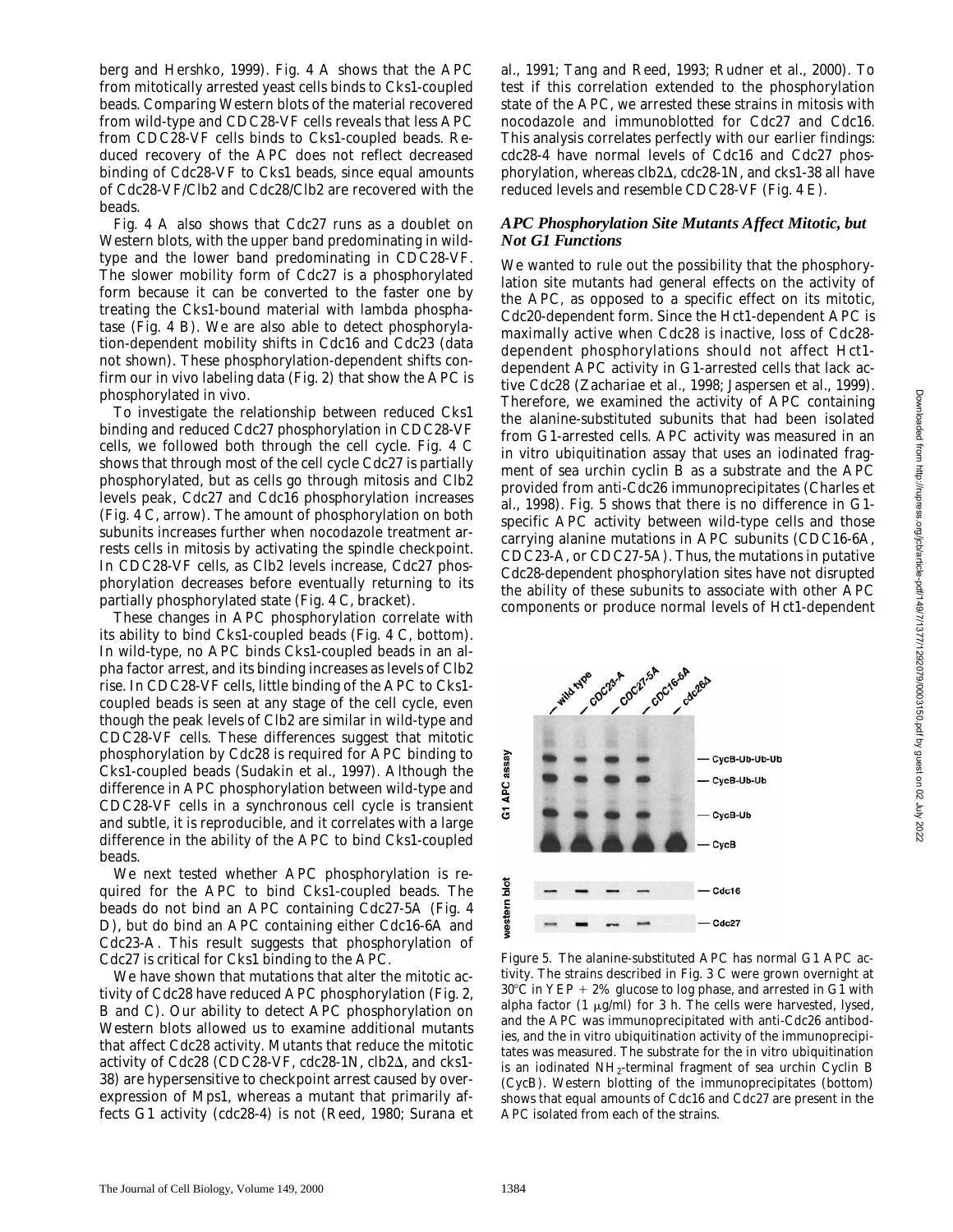

*Figure 6.* The alanine-substituted APC delays in mitosis and is sensitive to spindle checkpoint-dependent arrest. A, Wild-type (ADR2061) and *CDC16-6A CDC23-A CDC27-5A* (ADR2064) were grown overnight at  $23^{\circ}$ C in YPD to mid log phase, arrested in G1 with alpha factor  $(1 \mu g/ml)$ , and at t = 0 the cells were released from the G1 arrest. At  $t = 80$ , alpha factor (1.5  $\mu$ g/ml) was added back to the cultures to rearrest the cells in the next G1. Top, Samples were taken at the indicated times and processed for Western blots. Bottom left, Sister chromatid separation was scored by counting the number of fluorescent spots (one or two) of green fluorescent protein (GFP)-lacI bound to 256 tandem repeats of *lacO* integrated at the *LEU2* locus. Bottom right, Spindles were visualized by indirect immunofluorescence of formaldehyde fixed cells probed with an antialpha-tubulin antibody. B, All strains contain *pGAL-MPS1*. Wildtype (KH153), *CDC28-VF* (KH181), *CDC23-A* (ADR-1973), *CDC27-5A* (ADR-1974), *CDC16-6A* (ADR-1975), *CDC23-A CDC27-5A* (ADR1976), *CDC16-6A CDC23-A* (ADR1977), *CDC16- 6A CDC27-5A* (ADR1978), and *CDC16-6A CDC23-A CDC27-5A* (ADR1979) were grown to saturation for 2 d in  $YEP + 2\%$  glucose at 30°C, diluted tenfold, and fourfold serial dilutions were prepared in a multiwell dish and spotted onto  $YEP + 2\%$  glucose (left) or  $YEP + 2\%$  galactose (right). The plates were incubated at  $30^{\circ}$ C for 2 d.

APC activity. In addition, cells carrying alanine-substituted APC subunits show no obvious growth defects at any temperature.

We asked if the alanine substitutions in the APC, like *CDC28-VF*, have difficulty leaving mitosis (Rudner et al., 2000). Wild-type and *CDC16-6A CDC23-A CDC27-5A* cells were arrested in G1 by the mating pheromone alpha factor and then released into the cell cycle. Once cells had budded, alpha factor was readded to arrest cells that had completed the cycle. *CDC16-6A CDC23-A CDC27-5A* cells show a 20-min delay in sister chromatid separation (Fig. 6 A). Clb2 and Clb3 proteolysis are delayed by  $>40$  min. This defect is not due to slower mitotic entry, because wild-type and *CDC16-6A CDC23-A CDC27-5A* cells initiate budding, degrade Sic1, and form a short mitotic spindle at the same time (Fig. 6 A and data not shown).

Mutating APC phosphorylation sites also causes an increased sensitivity to spindle checkpoint arrest caused by Mps1 overexpression (Hardwick et al., 1996; Rudner et al., 2000). Serial dilutions of wild-type, *CDC28-VF*, mutants in single APC subunits, double mutants, and the triple mutant were spotted on plates where Mps1 is induced to high levels (Fig. 6 B). Both *CDC16-6A* and *CDC27-5A* are sensitive to Mps1 overexpression and combining the two mu-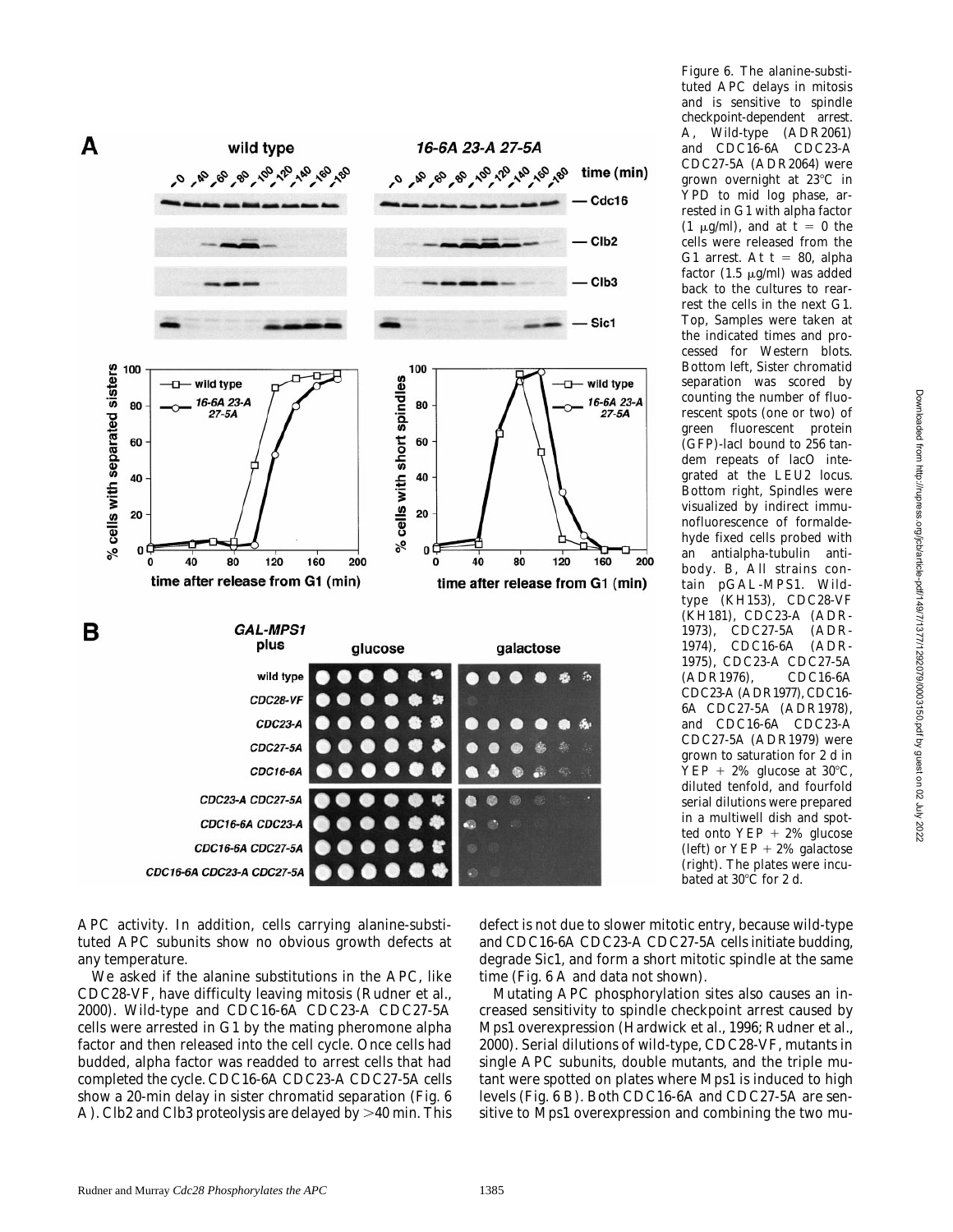

*Figure 7.* The alanine-substituted APC is defective in Cdc20-dependent APC function. A, Pds1 is stabilized in anaphase in *CDC16-6A* and *CDC27-5A*. *cdc15-2 GAL-PDS1-HA* (ADR1968), *cdc15-2 CDC27-5A GAL-PDS1-HA* (ADR1999), and *cdc15-2 CDC16-6A GAL-PDS1-HA* (ADR2003) were grown overnight at 23°C in  $YEP + 2\%$  raffinose to log phase and shifted to  $37^{\circ}$ C to arrest the cells in anaphase (raf). When  $>85\%$  of the cells had reached anaphase (after 4 h, as judged by nuclear division, which was scored by 4',6-diamidino-2-phenylindole [DAPI] staining), Pds1-HA expression was induced for 1 h by the addition of 2% galactose, and at  $t = 0$ , its expression was terminated by the addition of 2% glucose. Samples were taken at the indicated times and processed for Western blots. Clb2 and Cdc27 are shown as a loading controls. B, Cdc20 binding to the APC is impaired in *CDC16-6A*. *cdc15-2 CDC20-myc12* (ADR1790), *cdc15-2 CDC27-5A CDC20-myc12* (ADR1987), *cdc15-2 CDC20-myc12 CDC16-6A*  $(ADR1990)$ , and *cdc26* $\Delta$ CDC20-myc12 (ADR2036) were grown overnight in  $YEP + 2\%$  glucose at 23°C to log phase and transferred into fresh  $YEP + 2\%$  glucose at  $37^{\circ}$ C. When  $>85\%$  of the

cells were arrested in anaphase (4 h, as judged by nuclear division, which was scored by DAPI staining), the cells were harvested, lysed, and the APC was immunoprecipitated with polyclonal anti-Cdc26 antibodies. The amount of Cdc20-myc12 bound to the APC was determined by Western blotting the immunoprecipitates with the 9E10 antibody. Equal amounts of Cdc23 was precipitated with the anti-Cdc26 antibodies (left) and equal amounts of cell lysate were used in the immunoprecipitation (right, cell lysate). *cdc26*Δ, which arrests in metaphase, not anaphase, accumulates high levels of Cdc20 because Cdc20 stability is regulated by the APC (Prinz et al., 1998; Shirayama et al., 1998).

tants creates a phenotype similar to that of *CDC28-VF*. The *CDC23-A* mutation alone has little phenotype, but exacerbates the effect of both the *CDC16-6A* and *CDC27- 5A* mutations. These data suggest that phosphorylation of the APC subunits contribute to the ability to overcome the spindle checkpoint and suggest that the alanine-substituted APC, like *CDC28-VF*, may be defective in the Cdc20 dependent APC.

To test Cdc20-dependent APC function more directly, we examined the ability of these nonphosphorylatable APC mutants to support Pds1 degradation in vivo. Pds1 is normally unstable in anaphase with a half life of about ten minutes (Jaspersen et al., 1998). We arrested wild-type and nonphosphorylatable APC mutants in anaphase (us-

ing the *cdc15-2* mutant), induced Pds1 expression from the *GAL1* promoter by adding galactose for one hour, and then shut the promoter off by adding glucose and examined the rate of Pds1 degradation. Previously, we have shown that in this anaphase arrest, *CDC28-VF* and *clb2*D stabilize Pds1 (Rudner et al., 2000). We see a similar effect when the *CDC27-5A* and *CDC16-6A* mutants are combined with *cdc15-2*. The half life of Pds1 is increased to 30 min in anaphase-arrested  $CDC27-5A$ , and to  $>90$  min in *CDC16-6A* cells (Fig. 7 A).

We also have examined the association of Cdc20 with the APC in the alanine-substituted mutants at the *cdc15-2* block, a time when the Cdc20-dependent APC is active. This association is impaired in *CDC28-VF* (Rudner et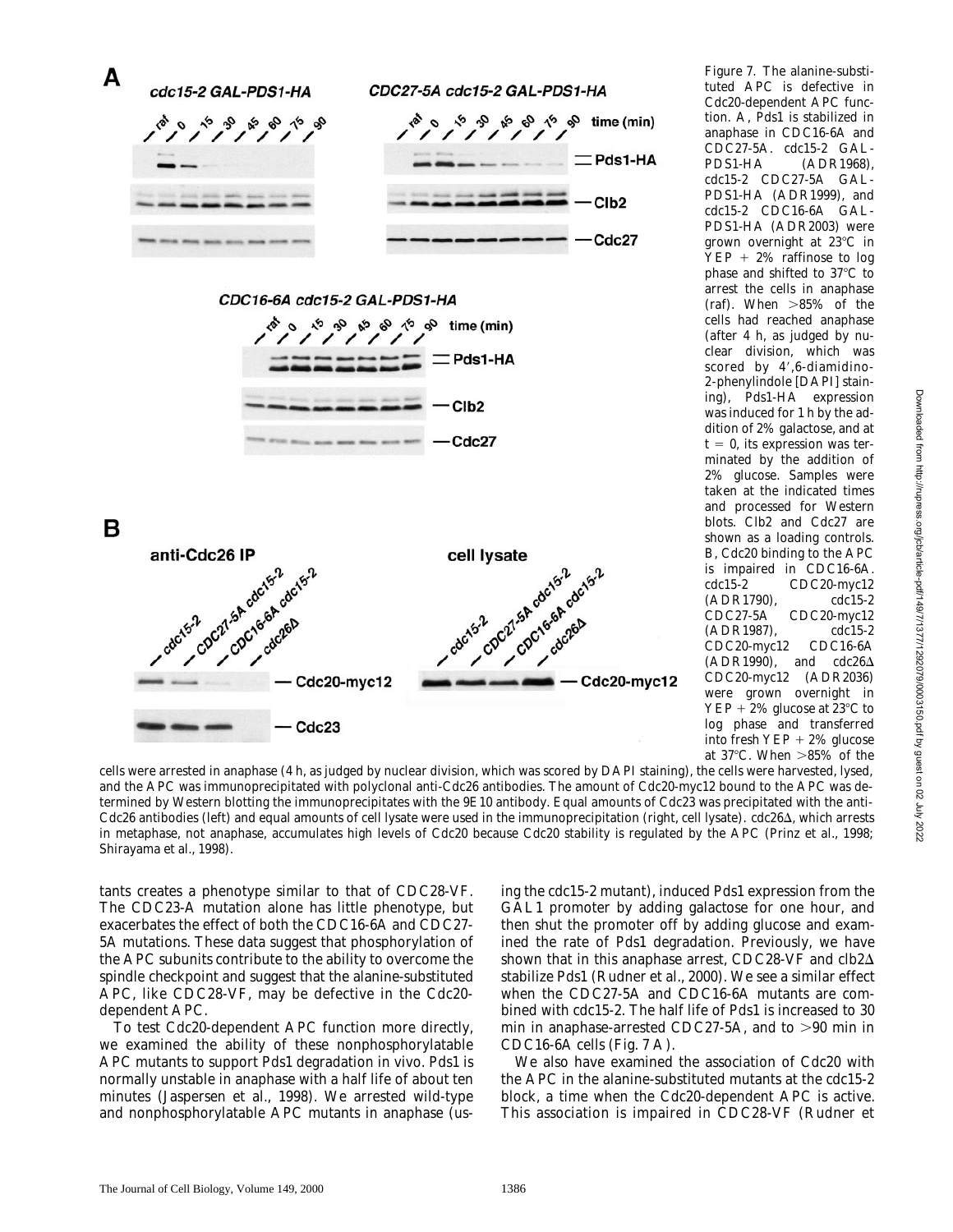

*Figure 8.* Cdc5 phosphorylates the APC in vitro. A, The APC was isolated from the following strains as described in Fig. 1: Wild-type (ADR376), *APC9-HA3* (ADR2042), *CDC16-myc6* (K6180), *CDC23-HA* (SLJ378), *CDC27-MBP*  $(ADR1705)$ , and  $cdc26\Delta$ (LH307). The immunoprecipitates were treated with purified  $His<sub>6</sub>-HA-Cdc5$  and  $\gamma$ [<sup>32</sup>P]ATP, washed to remove phosphorylated  $His_{6}$ -HA-Cdc5, and run on a polyacrylamide gel that was subjected to autoradiography (top) or Western blotting (bottom). The Western blot shows that similar amounts of APC were precipitated with the anti-Cdc26 antibody from all strains except *APC9-HA3*, which does not fully complement a *apc9* $\Delta$ . B, The APC was isolated from wild-type (ADR376), *CDC16-6A CDC23-A CDC27-5A* (ADR2032), and *cdc26*D (LH307), and phosphorylated by purified  $His<sub>6</sub>$ -HA-Cdc5.

al., 2000). We arrested *cdc15-2*, *cdc15-2 CDC16-6A*, and *cdc15-2 CDC27-5A* cells in anaphase, immunoprecipitated the APC with anti-Cdc26 antibodies, and examined the amount of associated Cdc20. The association of Cdc20 to the APC is reduced in *CDC27-5A* cells and severely impaired in *CDC16-6A* cells (Fig. 7 B).

#### *The Role of Cdc5 in APC Phosphorylation*

Different groups debate whether Cdc2 (Cdk1) or Plk is the major APC kinase in vivo (Lahav-Baratz et al., 1995; Kotani et al., 1998; Patra and Dunphy, 1998; Shteinberg and Hershko, 1999; Shteinberg et al., 1999). Since we find that APC phosphorylation is reduced in a *cdc5-1* mutant (Fig. 2 C), we tested whether purified recombinant Cdc5 could phosphorylate the APC in vitro. Like Cdc28, Cdc5 phosphorylates Cdc16, Cdc27, and Apc9 (Fig. 8 A), but unlike Cdc28, appears to not phosphorylate Cdc23. Cdc5 also phosphorylates proteins that have the molecular weights of several other APC subunits (Apc1, -2, -4, and -5; Zachariae et al., 1996). We have not confirmed the identity of these proteins because there is little evidence that these proteins are major targets of phosphorylation in vivo (Fig. 2). The ability of human Plk to activate the APC in vitro depends on pretreatment with Cdc2/Cyclin B complexes (Kotani et al., 1998), a result that has been interpreted to suggest that Cdc2 activates Plk's kinase activity against the APC. In our hands, however, Cdc5's ability to phosphorylate the APC does not increase when the kinase is pretreated with purified Cdc28/Clb2/Cks1 complexes (data not shown).

We next tested whether purified Cdc5 can phosphorylate the alanine-substituted APC. The Cdk sites we mutated on Cdc16, Cdc23, and Cdc27 are also potential sites of phosphorylation by Cdc5. Substrates of the frog homologue of Cdc5, Plx1, become epitopes for the MPM-2 antibody after phosphorylation by Plx1 (Kumagai and Dunphy, 1996) and MPM-2 recognizes phosphorylation at SP or TP sites (Westendorf et al., 1994). In contrast to their effect on phosphorylation by Cdc28, the APC phosphorylation site mutants had no effect on in vitro phosphorylation of the APC by recombinant Cdc5 (Fig. 8 B). This observation makes it likely that the reduced in vivo APC phosphorylation seen in *cdc5-1* cells is an indirect effect of reduced Cdc5 activity, rather than a direct in vivo phosphorylation of these APC subunits by Cdc5.

## *Discussion*

We have shown that the budding yeast APC subunits, Cdc16, Cdc23, and Cdc27, are phosphorylated in vivo and in vitro. Phosphorylation in vivo depends on Cdc28, and in vitro it is catalyzed by pure Cdc28/Clb2/Cks1 complexes. Mutating potential Cdc28 phosphorylation sites in Cdc16, Cdc23, and Cdc27 abolishes their in vivo phosphorylation and compromises the mitotic, but not the G1 functions of the APC. We have also shown that Cdc5 affects APC phosphorylation in vivo and can catalyze APC phosphorylation in vitro. Our analysis of APC phosphorylation site mutants in vivo and in vitro, however, argues that in vivo Cdc5 indirectly induces the phosphorylation of Cdc16,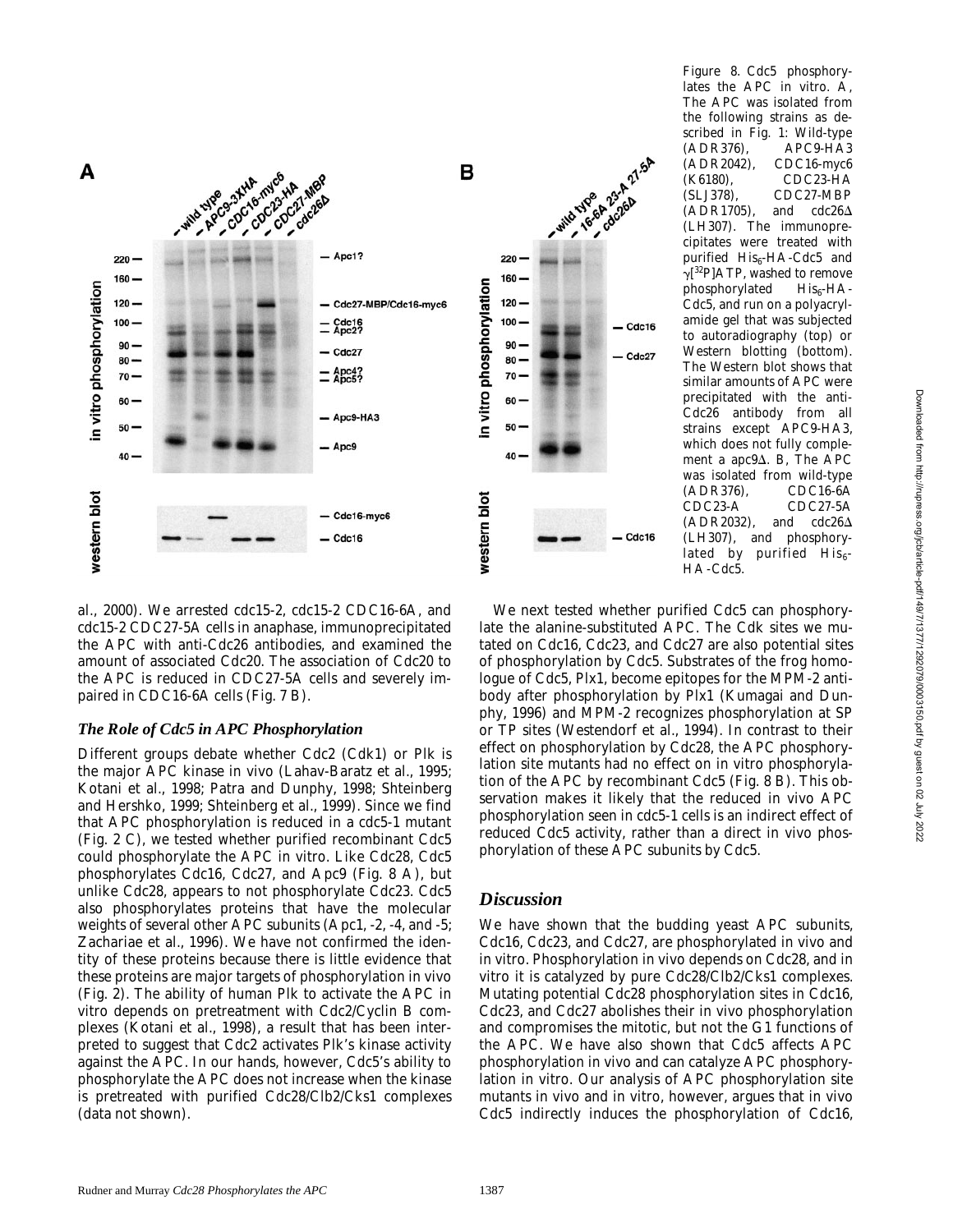Cdc23, or Cdc27, rather than directly modifying these subunits.

#### *The APC Is Phosphorylated in Budding Yeast*

Our results agree with studies on other organisms that show mitosis-specific APC phosphorylation. Cdc16, Cdc23, Cdc27, and Apc1 are phosphorylated in frogs; Apc1, Cdc16, and Cdc27 are phosphorylated in mammalian tissue culture cells; and Cdc16 (Cut 9) is phosphorylated in fission yeast (Peters et al., 1996; Yamada et al., 1997; Patra and Dunphy, 1998; Kotani et al., 1999). Although APC phosphorylation has been shown to activate the Cdc20 dependent APC in mammalian tissue culture and clam egg extracts (Kotani et al., 1998; Shteinberg et al., 1999), and Cks1 depletions prevent mitotic exit in frog extracts (Patra and Dunphy, 1996), this is the first report to examine the in vivo function of APC phosphorylation. Although phosphorylation of Cdc16, Cdc23, and Cdc27 is not essential for viability in budding yeast, our studies suggest that it stimulates Cdc20-dependent APC activity and Cdc20 binding to the APC in vivo.

Cdc27 remains partially phosphorylated in G1 cells (Fig. 4 C). The presence of slower migrating Cdc27 in G1 cells could arise two ways: during the exit from mitosis, if Cdc28-catalyzed phosphorylation declines after phosphatases have been inactivated; or in G1, by phosphorylation catalyzed by another kinase. Because Cdc27-5A runs as a single band on Western blots in G1 (Fig. 5), we favor the possibility that G1 phosphorylation on Cdc27 remains from the previous mitosis. This finding would suggest that the phosphatase that removes phosphorylation from the APC is only active in mitosis. PP2A has been proposed to play such a role in clams and frogs (Lahav-Baratz et al., 1995; Vorlaufer and Peters, 1998).

In one report, Plk has been identified as the major kinase of the mammalian APC (Kotani et al., 1998), although others have argued that this role is played by Cdc2 (Lahav-Baratz et al., 1995; Patra and Dunphy, 1998; Shteinberg and Hershko, 1999; Shteinberg et al., 1999). We asked if its budding yeast homologue, Cdc5, plays a similar role. In vivo, APC phosphorylation is reduced in the *cdc5-1* mutant and purified Cdc5 phosphorylates the APC in vitro (Figs. 2 C and 8 A). Three observations argue that in living cells Cdc5 does not directly phosphorylate the APC subunits we have studied: phosphorylation site mutations that completely block phosphorylation of Cdc16, Cdc23, and Cdc27 in vivo, do not block in vitro phosphorylation of these subunits by Cdc5 (Fig. 8 B); purified Cdc28/ Clb2/Cks1, that lacks detectable Cdc5, efficiently phosphorylates immunoprecipitated APC (Fig. 1); and the same mutations that block Cdc28-catalyzed phosphorylation in vitro also block in vivo APC phosphorylation (Fig. 3).

If Cdc5 does not phosphorylate Cdc16, Cdc23, and Cdc27 directly, how does it regulate the phosphorylation of these subunits? Cdc5 may be responsible for phosphorylating other APC subunits (Apc1, -2, -4, and -5 are potential substrates; Fig. 8) in vivo, and the phosphorylation of these subunits may affect the phosphorylation of the Cdc28 targets Cdc16, Cdc23, and Cdc27. Alternatively, Cdc5 may modulate Cdc28/Clb/Cks1 activity or localization.

#### *Phosphorylation Stimulates Cdc20-dependent APC Activity*

We have shown that phosphorylation site mutants in the APC reduce activation of the Cdc20-dependent APC. The half-life of Pds1 is increased in *CDC27-5A* and *CDC16-6A* cells, and this defect in Cdc20 function could be explained by the observed inability of Cdc20 to bind an APC containing Cdc16-6A. This data supports genetic experiments showing that reduced mitotic Cdc28 activity compromises the Cdc20-dependent APC (Rudner et al., 2000).

If Cdc20 binding and activity depend on a phosphorylated APC, why is the triple mutant *CDC16-6A CDC23-A CDC27-5A* viable? Even in the triple mutant there is some residual Cdc20 binding to the APC (data not shown), which is presumably sufficient to drive the metaphase to anaphase transition. The residual binding of Cdc20 to the APC could depend on the phosphorylation of the other subunits. In support of this idea, we see weak phosphorylation of proteins we believe to be Apc1, -4, -5, and -9 in some in vivo labelings (data not shown), and a protein we believe to be Apc9 is phosphorylated in vitro by Cdc28/ Clb2/Cks1 complexes (data not shown and Fig. 1; Zachariae et al., 1996). In addition, *cdc28-1N*, a mutation in Cdc28 that cannot bind Cks1 (Kaiser et al., 1999; and data not shown) and *cks1-38*, have reduced APC phosphorylation (Figs. 1 C and 4 E). These two mutants are temperature-sensitive for growth and arrest in mitosis (Piggott et al., 1982; Tang and Reed, 1993), suggesting that APC phosphorylation may be essential. Alternatively, it has been proposed that the primary defect in *cdc28-1N* and *cks1-38* is in proteasome function (Kaiser et al., 1999), though proteasome activity was examined in G1, not in mitosis, leaving the relevance of this finding to the exit from mitosis uncertain.

Our data suggests that activation of the APC by phosphorylation opposes its inhibition by the spindle checkpoint. Although *CDC16-6A CDC23-A CDC27-5A* is viable, its delay in mitosis (Fig. 6 A) becomes lethal when the spindle checkpoint is activated (Fig. 6 B). Both APC phosphorylation and the spindle checkpoint affect the ability of Cdc20 to activate the APC, but have no effects on the G1, Hct1-dependent activity of the APC.

### *Regulation of APC Phosphorylation*

Phosphorylation of the APC in frogs and clams in vitro depends on homologues of the small Cdk binding protein, Cks1, and in clams, Cks1 stimulates Cdc20-dependent APC activity (Patra and Dunphy, 1998; Shteinberg and Hershko, 1999; Shteinberg et al., 1999). In budding yeast, the role of Cks1 remains uncertain. Although we add purified Cks1 to our in vitro kinase reactions, Cks1 is not required for APC phosphorylation in vitro (Fig. 1 and data not shown). However, APC phosphorylation in vivo clearly depends on Cks1 (Fig. 4 E) and phosphorylation of Cdc27 is required for APC binding to Cks1-coupled beads (Fig. 4 D). We do not think that the binding of the APC to Cks1-coupled beads correlates with the ability of Cdc28 to phosphorylate the APC in vivo: although an APC containing Cdc27-5A does not bind to Cks1-coupled beads, Cdc16 and Cdc23 are fully phosphorylated in a *CDC27-5A* mutant. Despite this in vivo finding, we do see reduced in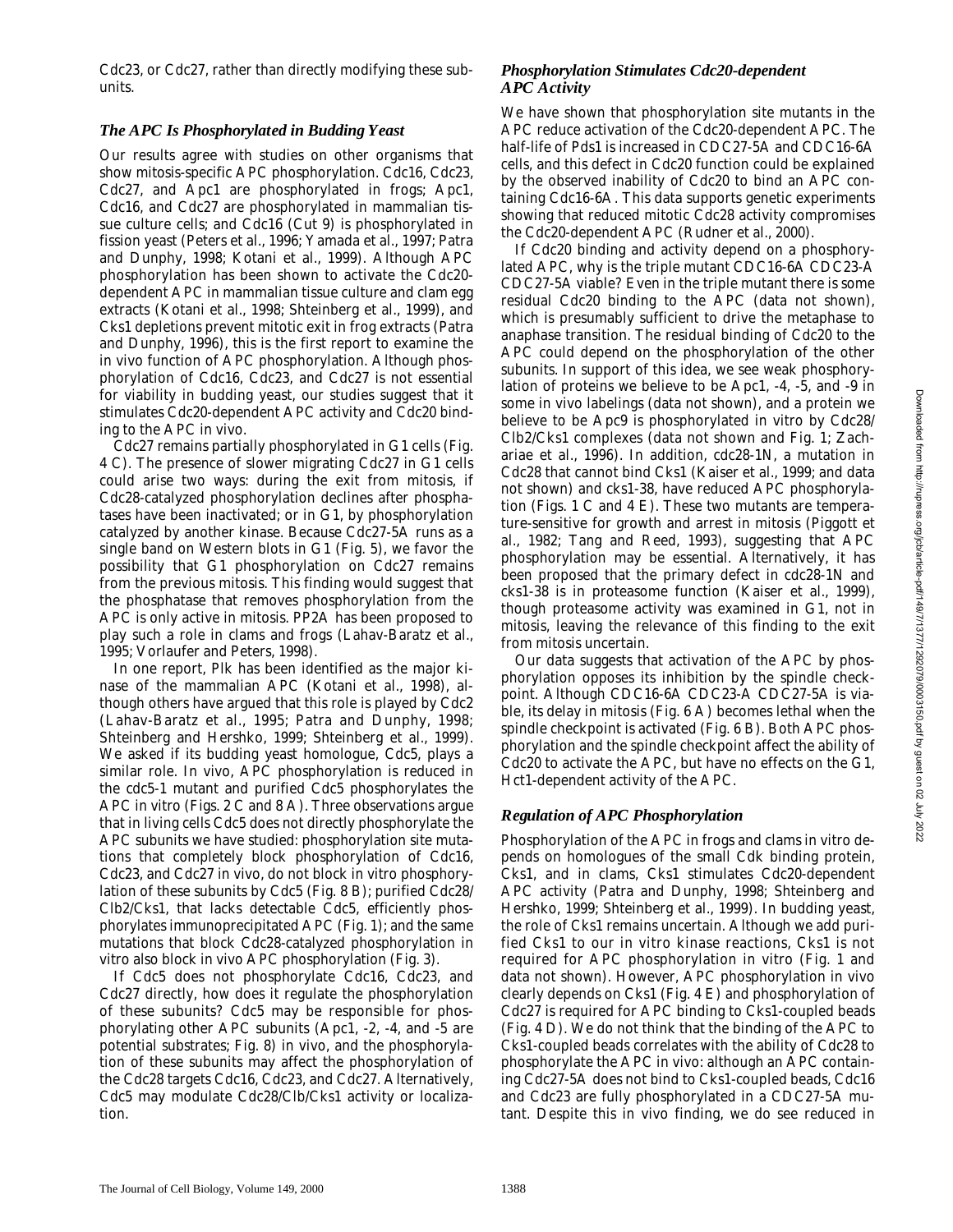Mutants that affect the mitotic form of Cdc28 have reduced levels of phosphorylation of the APC, whereas *cdc28-4* cells, which are defective in the G1 form of Cdc28 (Reed, 1980), show normal phosphorylation of Cdc27 and Cdc16. We were surprised to discover that APC phosphorylation in *cdc28-4* appears to be normal (Fig. 4 E), because this mutant has  $\sim$ 20% the amount of Cdc28 protein as wild-type cells at the permissive temperature of  $23^{\circ}$ C, and very little detectable Cdc28-associated kinase activity when immunoprecipitated from cell lysates (Surana et al., 1991; and data not shown). A possible explanation of the absence of mitotic defects in *cdc28-4* cells is that the specific activity of each Cdc28-4 molecule is equal to that of wild-type Cdc28, although the total number of active kinases is drastically reduced. The specific activity of individual Cdc28 molecules may be critical for APC phosphorylation because one Cdc28/Clb2/Cks1 complex may bind persistently to the APC. Once bound to the APC, this single complex might be responsible for multiple phosphorylations. If the steady state phosphorylation of the APC is determined by the balance between phosphorylation by Cdc28 and dephosphorylation by protein phosphatases, and Cdc28 remains bound to the APC, a drop in specific activity of Cdc28 would reduce the phosphorylation and activity of the APC.

How do cells escape from mitosis? If activating Cdc28/ Clb/Cks1 complexes activates the Cdc20-dependent APC, which in turn triggers chromosome segregation, how do cells ensure that the lag between activating Cdc28 and activating the Cdc20-dependent APC is long enough to assemble a spindle and align chromosomes on it? Although one answer is that the spindle checkpoint inhibits Cdc20 in cells with misaligned chromosomes (Hwang et al., 1998; Kim et al., 1998), this explanation is not enough. Inactivating the spindle checkpoint does not kill yeast cells, implying other mechanisms exist to block premature activation of the Cdc20-dependent APC. Another possible mechanism is regulating the abundance of Cdc20. High levels of *CDC20* transcripts are restricted to mitotic cells and APCdependent proteolysis restricts the abundance of Cdc20 (Weinstein, 1997; Kramer et al., 1998; Prinz et al., 1998; Shirayama et al., 1998). None of these forms of regulation exist in early frog embryos, where Cdc20 (Fizzy) levels are constant through the cell cycle and spindle depolymerization does not induce mitotic arrest (Minshull et al., 1994; Lorca et al., 1998). In addition, overexpressing Cdc20 in budding yeast raises the level of Cdc20 mRNA and protein, but does not advance the exit from mitosis, suggesting that other mechanisms must exist to regulate Cdc20 dependent APC activity (Prinz et al., 1998). Regulating the rate of Cdc28-catalyzed APC phosphorylation provides an additional mechanism. If this phosphorylation were slow relative to spindle assembly, most cells would manage to align their chromosomes on the spindle before activating the Cdc20-dependent APC, which in turn induces Pds1 destruction and anaphase.

We would like to thank Julia Charles, Jeff Ubersax, and David Morgan for sharing unpublished results and reagents; Doug Kellogg, Lena Hwang, Sue Jaspersen, Rachel Tinker-Kulberg, Dave Morgan, Mike Mendenhall, Ray Deshaies, Bob Booher, Andrew Page, Phil Hieter, Wolfgang Zacharaie, Kim Nasmyth, Jeremy Thorner, and Steve Reed for yeast strains, plasmids, and antibodies; Jeff Ubersax, Sue Jaspersen, Dave Morgan, and the Murray Lab for critical reading of the manuscript; Bodo Stern, Alex Szidon, Julia Charles, Rachel Tinker-Kulberg, Hironori Funabiki, Sue Biggins, and Dara Spatz Friedman for invaluable discussions and extraordinary support.

This work was supported by grants from the National Institutes of Health and Human Frontiers in Science Program to A.W. Murray. A.D. Rudner was a pre-doctoral fellow of the Howard Hughes Medical Institute during this work.

Submitted: 28 March 2000 Accepted: 17 May 2000

*Note Added in Proof.* Similar results showing that Cdc20 only binds to a phosphorylated APC have been published recently (Kramer, E.R., N. Scheuringer, V. Podrelejnikov, M. Mann, and J.M. Peters. 2000. *Mol. Biol. Cell.* 11:1555–1569).

#### *References*

- Amon, A. 1997. Regulation of B-type cyclin proteolysis by Cdc28-associated kinases in budding yeast. *EMBO (Eur. Mol. Biol. Organ.) J.* 16:2693–2702.
- Biggins, S., F.F. Severin, N. Bhalla, I. Sassoon, A.A. Hyman, and A.W. Murray. 1999. The conserved protein kinase Ipl1 regulates microtubule binding to kinetochores in budding yeast. *Genes Dev*. 13:532–544.
- Booher, R.N., R.J. Deshaies, and M.W. Kirschner. 1993. Properties of *Saccharomyces cerevisiae* wee1 and its differential regulation of p34*CDC28* in response to G<sub>1</sub> and G<sub>2</sub> cyclins. *EMBO (Eur. Mol. Biol. Organ.) J.* 12:3417-3426.
- Brown, N.R., M.E. Noble, J.A. Endicott, and L.N. Johnson. 1999. The structural basis for specificity of substrate and recruitment peptides for cyclin-dependent kinases. *Nat. Cell Biol*. 1:438–443.
- Charles, J., S.L. Jaspersen, R.L. Tinker-Kulberg, L. Hwang, A. Szidon, and D.O. Morgan. 1998. The Polo-related kinase Cdc5 activates and is destroyed by the mitotic cyclin destruction machinery in *S. cerevisiae*. *Curr. Biol.* 9:497–507.
- Cohen-Fix, O., J.M. Peters, M.W. Kirschner, and D. Koshland. 1996. Anaphase initiation in *Saccharomyces cerevisiae* is controlled by the APC-dependent degradation of the anaphase inhibitor Pds1p. *Genes Dev*. 10:3081–3093.
- Descombes, P., and E.A. Nigg. 1998. The polo-like kinase Plx1 is required for M phase exit and destruction of mitotic regulators in *Xenopus* egg extracts. *EMBO (Eur. Mol. Biol. Organ.) J.* 17:1328–1335.
- Donovan, J.D., J.H. Toyn, A.L. Johnson, and L.H. Johnston. 1994. p40SDB25, a putative CDK inhibitor, has a role in the M/G1 transition in *Saccharomyces cerevisiae*. *Genes Dev*. 8:1640–1653.
- Fang, G., H. Yu, and M.W. Kirschner. 1998a. The checkpoint protein MAD2 and the mitotic regulator CDC20 form a ternary complex with the anaphase–promoting complex to control anaphase initiation. *Genes Dev*. 12: 1871–1883.
- Fang, G., H. Yu, and M.W. Kirschner. 1998b. Direct binding of CDC20 protein family members activates the anaphase-promoting complex in mitosis and G1. *Mol. Cell*. 2:163–171.
- Funabiki, H., H. Yamano, K. Kumada, K. Nagao, T. Hunt, and M. Yanagida. 1996. Cut2 proteolysis required for sister-chromatid separation in fission yeast. *Nature*. 381:438–441.
- Funabiki, H., H. Yamano, K. Nagao, H. Tanaka, H. Yasuda, T. Hunt, and M. Yanagida. 1997. Fission yeast Cut2 required for anaphase has two destruction boxes. *EMBO (Eur. Mol. Biol. Organ.) J.* 16:5977–5987.
- Ghiara, J.B., H.E. Richardson, K. Sugimoto, M. Henze, D.J. Lew, C. Witenberg, and S.I. Reed. 1991. A cyclin B homolog in *S. cerevisiae*: chronic activation of the Cdc28 protein kinase by cyclin prevents exit from mitosis. *Cell*. 65:163–174.
- Glotzer, M., A.W. Murray, and M.W. Kirschner. 1991. Cyclin is degraded by the ubiquitin pathway. *Nature*. 349:132–138.
- Grandin, N., and S.I. Reed. 1993. Differential function and expression of *Saccharomyces cerevisiae* B-type cyclins in mitosis and meiosis. *Mol. Cell. Biol*. 13:2113–2125.
- Hardwick, K., and A.W. Murray. 1995. Mad1p, a phosphoprotein component of the spindle assembly checkpoint in budding yeast. *J. Cell Biol.* 131:709–720.
- Hardwick, K.G., E. Weiss, F.C. Luca, M. Winey, and A.W. Murray. 1996. Activation of the budding yeast spindle assembly checkpoint without mitotic spindle disruption. *Science*. 273:953–956.
- Hardy, C.F., and A. Pautz. 1996. A novel role for Cdc5p in DNA replication. *Mol. Cell. Biol*. 16:6775–6782.
- Hershko, A., D. Ganoth, V. Sudakin, A. Dahan, L.H. Cohen, F.C. Luca, J.V. Ruderman, and E. Eytan. 1994. Components of a system that ligates cyclin to ubiquitin and their regulation by protein kinase cdc2. *J. Biol. Chem.* 269: 4940–4946.
- Holloway, S.L., M. Glotzer, R.W. King, and A.W. Murray. 1993. Anaphase is